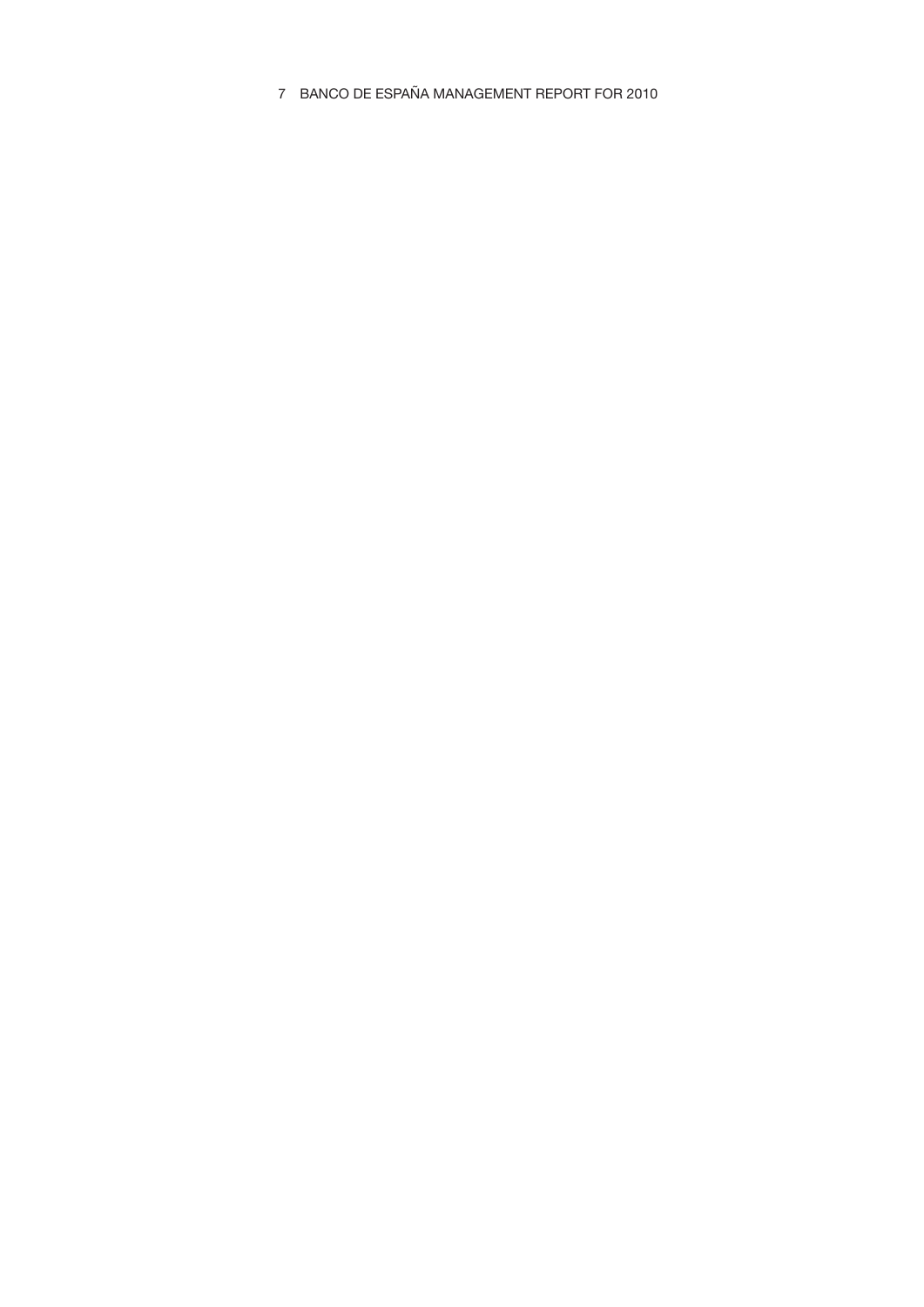## BANCO DE ESPAÑA MANAGEMENT REPORT FOR 2010

- This chapter of the *Annual Report*, devoted to the management of the Banco de España, is an overall summary of the most notable aspects of the institution's activity in 2010. Some of these aspects will be addressed in greater detail in the monographic reports published annually by various departments of the Bank (Banking Supervision, Balance of Payments, Claims Service, Central Balance Sheet Data Office, Central Credit Register, Research Activities, Oversight of Payment Systems and Public Debt Market). 1 Introduction
- As in previous years, in 2010 the Banco de España's activity as a Eurosystem member was intense. The Governor took part in the regular meetings of the Governing Council and the General Council of the ECB at which decisions on monetary policy, inter alia, were taken, as is explained in detail in Chapters 1 and 4 of this *Annual Report*. 2 Activities of the Banco de España as a member of the Eurosystem

The Banco de España's activity with respect to committees and working groups was intense

A large number of professionals from the Banco de España participated in the committees, working groups and other Eurosystem bodies which prepare meetings and assist the ECB's governing bodies in their decision-taking.

In the context of the activities related to the Monetary Policy Committee (MPC), the Bank participated actively in the regular forecasting exercises of the Eurosystem and the ECB and in the drafting of the report on public finances as well as that prepared annually by the Committee on structural features which this year covered retail trade and its impact on price setting.

Also, as a member of the MPC and in coordination with the Market Operations Committee (MOC), the Banco de España contributed to adapting the operational framework to the circumstances arising from sovereign debt market instability which meant the reintroduction of certain exceptional measures to provide liquidity (that had begun to be withdrawn at the beginning of 2010) and the introduction mid-2010 of the Securities Markets Programme to acquire securities on the secondary market. The Banco de España took part concurrently in the discussions about the design of the strategy to withdraw the exceptional measures taken during the financial crisis as and when they ceased to be necessary.

In the field of payment systems, the Banco de España continued to participate in the management of TARGET2, which plays an essential role in monetary policy conduct and in the functioning of the euro money market. This system operated satisfactorily in 2010 and achieved an availability level of 99.99%. A new profile for internet-based access was introduced in 2010 which was offered to participants with a low payment volume for which it will considerably simplify the system participation requirements.

The Banco de España contributed to the important progress made in 2010 in two of the main projects currently being implemented by the Eurosystem: TARGET2-Securities (T2S), in the area of securities settlement, and CCBM2, for collateral management in its credit operations.

T2S creates a centralised platform for the settlement of securities transactions in euro and other currencies. The Banco de España, together with the central banks of Germany, France and Italy, is responsible for developing and maintaining T2S. It also participates with one member on the T2S Programme Board, created by the Governing Council of the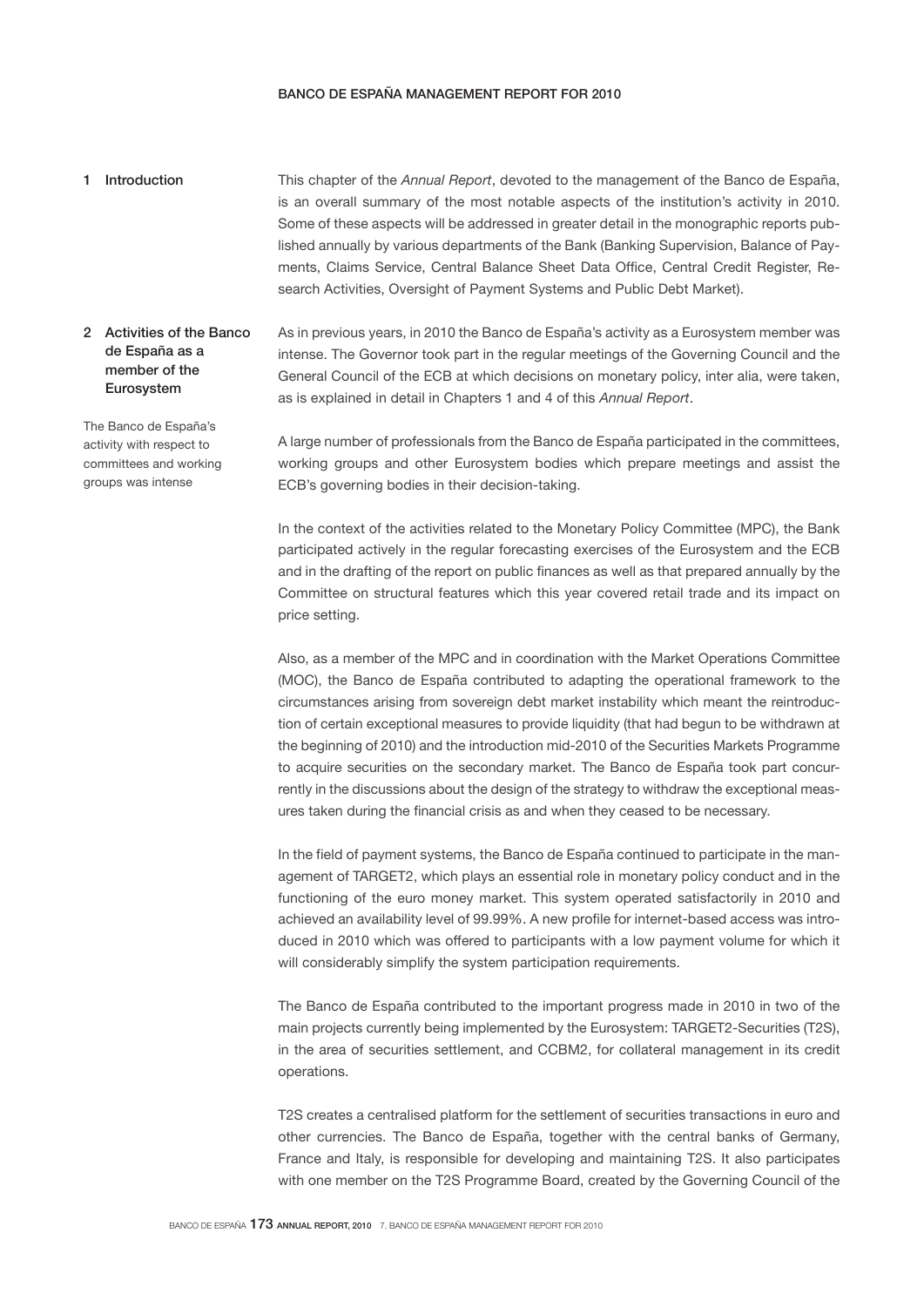ECB with the aim of ensuring the timely and successful completion of the T2S Programme in 2014. The user requirements document was completed at the beginning of 2010 and IT and business development work continued. As for the preparation of the legal framework, the T2S guideline was published and progress was made in drawing up the agreements that will be entered into between the Eurosystem and the central securities depositories and central banks which do not belong to the euro area. Another important step was taken in November with the approval of the pricing for T2S.

In the area of CCBM2, in 2010 the user requirements document was finalised, the appropriateness of the project was confirmed on the basis of a qualitative and quantitative analysis, and the financial arrangements, the payment schedule of central banks and the project plan were approved. All the NCBs in the Eurosystem expressed their commitment to participate in CCBM2, although the modular structure of the future platform allows certain NCBs to opt for acquiring only specific functions. The Banco de España forms part of the various working groups created to manage the project and in 2010 assisted the central banks directly responsible for developing CCBM2 (Belgium and the Netherlands) with the design of certain functional aspects.

More than two years after the Single Euro Payments Area (SEPA) was launched, the Banco de España continued coordinating the work to achieve the successful transition to SEPA in Spain, leading the fora created for this purpose and encouraging and facilitating the migration of general government.

The Bank contributed to the drafting of the seventh SEPA Progress Report which includes the major milestones achieved since the publication of the previous report and the future challenges and key aspects for the success of this initiative. The report underlines the Eurosystem's firm support for European legislators to set a SEPA migration end date, which will make a decisive contribution to achieving an integrated euro payments market.

In 2010 the Banco de España continued to perform the functions entrusted to it as a member of the Eurosystem, for the production, safe-keeping, distribution and quality control of euro banknotes and for the fight against counterfeiting. In the area of banknote production, the Banco de España undertook to comply with its production quota in the Eurosystem which resulted in commissioning the production of 50 and 5 euro banknotes. As for the safe-keeping, storage and transport of banknotes, in addition to the banknotes the Bank owns, it holds custody of a portion of the banknotes owned by the ECB which are part of the Eurosystem's strategic stock. The Bank participates actively in banknote distribution throughout the euro area and was chosen for another year to assess the quality of banknotes in circulation in the Eurosystem.

The Bank played an important role in the preparation of the second series of euro banknotes which will be put into circulation in coming years. It participated in working meetings and performed technical tests at its premises.

The Banco de España participated actively in the work performed by the Banking Supervision Committee (BSC). This committee was disbanded after twelve years as a result of the creation of the European Systemic Risk Board (ESRB). The ESRB's Advisory Technical Committee's functions were going to overlap with those of the BSC. Similarly, the Governing Council decided to create the Financial Stability Committee, which commenced operations at the beginning of 2011 and will support the Governing Council of the ECB in fulfilling its financial stability functions.

The Banco de España undertook to comply with its production quota of 50 and 5 euro banknotes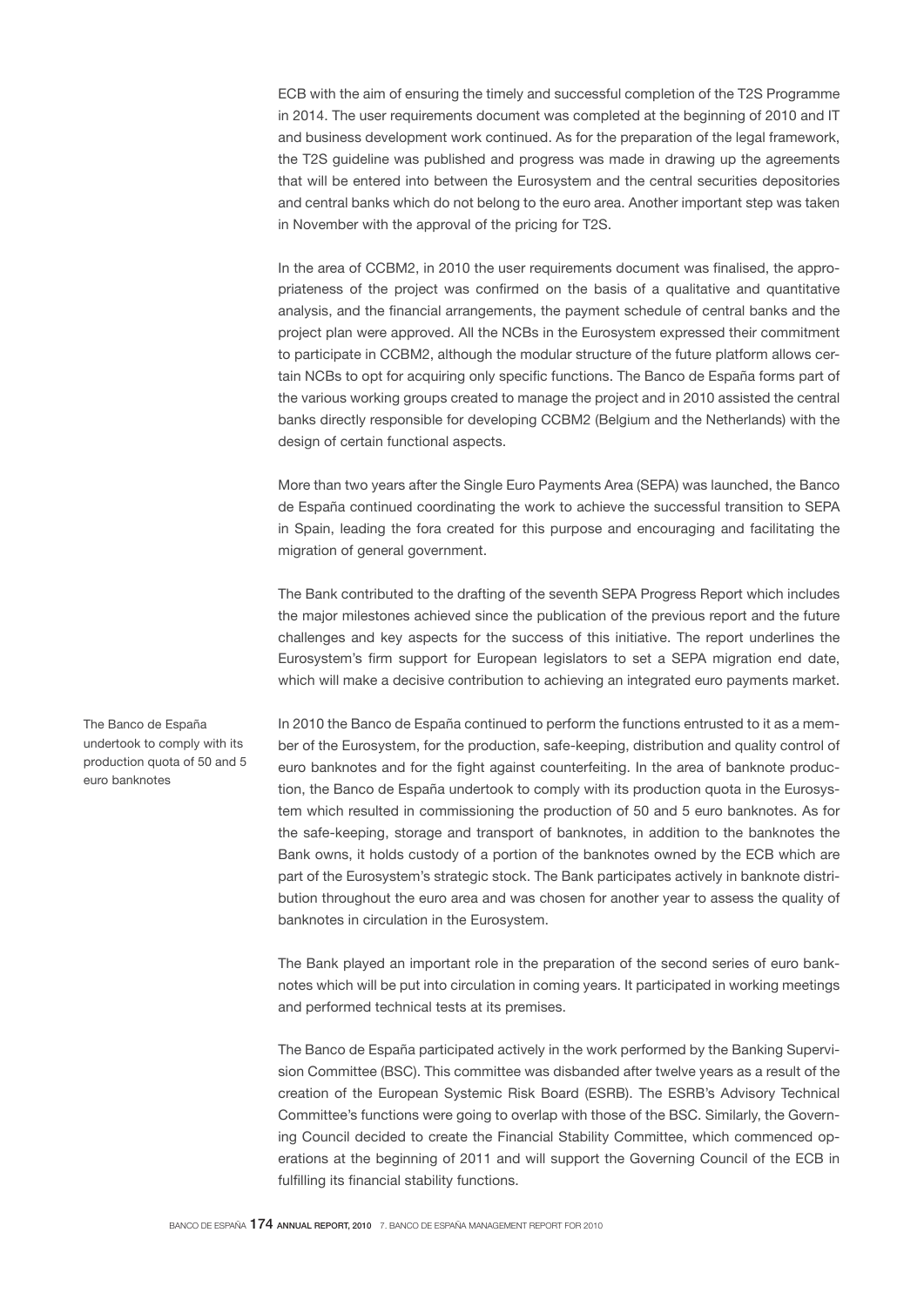As for the compilation of statistics, the Banco de España has been active on the Statistics Committee and in the corresponding working groups. In addition to this, in 2010 it chaired the task force which decided that it was appropriate to enlarge the current lists of monetary financial institutions (MFIs), investment funds and financial vehicle corporations and create a Eurosystem Register of Institutions which can be useful in areas other than statistics and, specifically, for the ESRB.

As a member of the ESCB, the Banco de España participated in the preparation of two half-yearly reports of the ECB on financial stability and contributed to the analysis of the same frequency undertaken for the Financial Stability Table of the Economic and Financial Committee. Also noteworthy in this connection are two other publications: the report on banking structures and the report on recent developments in supervisory structures of Member States of the European Union. Lastly, mention must be made of the work, undertaken in close cooperation with the Committee of European Banking Supervisors (CEBS), on the analysis of the impact of new prudential requirements which specifically include the pro-cyclicality of minimum capital requirements.

The new institutional framework for financial supervision in the EU was finally approved at the end of November 2010 and came into force on 1 January 2011. Thus, the European System of Financial Supervision was given legal form through an EU Regulation. It is based on two pillars:

- The ESRB, responsible for macro-prudential oversight of the EU in order to contribute to the prevention or mitigation of systemic risk. The president and vice-president of the ECB and the governors or presidents of the national central banks of EU countries are members of the ESRB's General Board, which also has a scientific and a technical advisory committee.
- Three European supervisory authorities created on the basis of the European Committees of Supervisors: the European Banking Authority (EBA), the European Securities and Markets Authority (ESMA) and the European Insurance and Occupational Pensions Authority (EIOPA). These authorities are entrusted with contributing to setting common supervisory standards and practices.

In December 2010 the first meeting of the Risk Management Committee (RMC) was held. It was created by the Governing Council of the ECB, around the structure of the Risk Management Working Group (RMWG) which until then reported to the MOC. The main function of the new Committee consists of the surveillance, measurement and management of financial risk generated by Eurosystem operations.

- The Banco de España continued to work on consolidating its international profile. For this purpose, it maintained a smooth dialogue with central banks, financial supervisors and regulators, as well as with multilateral organisations, both bilaterally and within international fora, many of which have been created in the wake of the crisis. 3 International activities
- In the EU, the Banco de España was involved, as part of the Spanish delegation, in various Community working groups and committees. 3.1 INTERNATIONAL RELATIONS

As in previous years, the Governor participated together with European central bank governors and finance ministers in the informal ECOFIN meetings, the first held in April 2010

The new institutional framework for financial supervision in the EU was approved in November 2010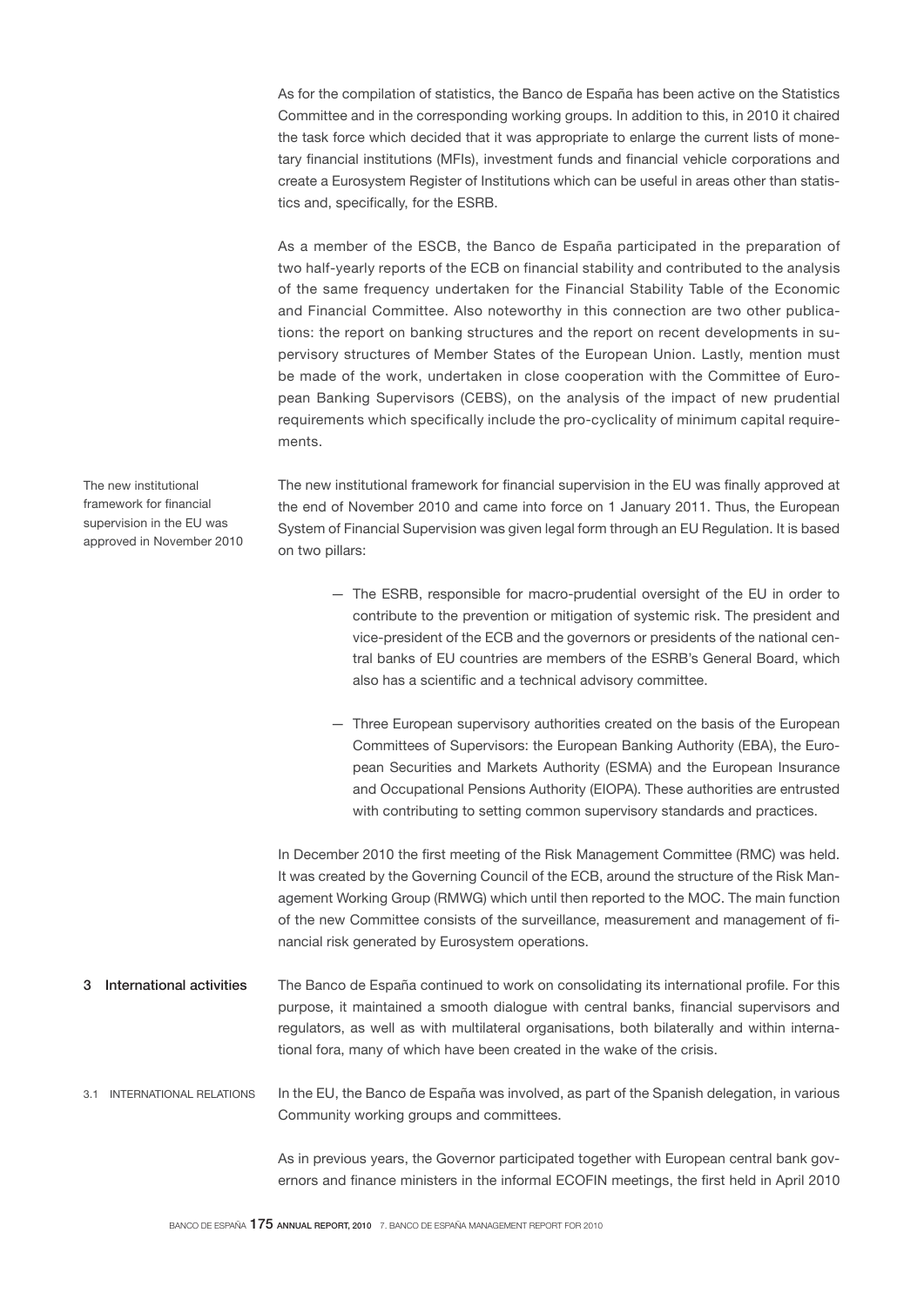in Madrid, coinciding with the Spanish presidency of the EU Council, and the second in September 2010 in Brussels, under the Belgian presidency.

The work of the Economic and Financial Committee (EFC) in its full composition, with the participation of central banks, focused primarily on the regular review of the EU's economic and financial situation and the annual analysis of the stability and convergence programmes, and the excessive deficit procedures which had been initiated. Secondly, the Committee continued to coordinate a joint European position at international meetings of the G20, the Financial Stability Board (FSB) and the International Monetary Fund (IMF), which in 2010 included the reform of quotas and of IMF governance.

The work schedule of the Economic Policy Committee (EPC) placed particular emphasis on the work undertaken in the first half of 2010 prior to the renewal of the Lisbon Strategy (the 2020 Strategy) and on discussions on the reform of economic governance in Europe.

Noteworthy in the supervisory realm was the Banco de España's contribution to the activity of the CEBS, the most notable points of which were as follows:

- Provision of technical advice to the European Commission on successive amendments to the capital directives, including the incorporation into European regulations of the FSB's recommendations and standards on compensation, which were finally approved in December 2010, and the introduction of the prudential requirements of Basel III, which are still pending implementing regulations.
- Cooperation and convergence of supervisory practices through the preparation of new guidelines and the updating of previous ones. For instance, in 2010 guidelines were published on joint assessment and joint decision regarding capital adequacy, remuneration policy, liquidity cost, recognition of external credit assessment institutions, operational risk, concentration risk, stress tests, risk transparency during periods of crisis and risk management.
- Work connected with supervisory transparency and restoring market confidence. The stress tests were performed in summer 2010 to analyse the solvency of a large group of European banks in situations of stress. The Banco de España participated actively in these tests which in the case of Spain covered practically all credit institutions.

In the global financial arena, the FSB (of which the Banco de España is a member) continued the work which it had begun the previous year on the treatment of the moral hazard of systemic institutions. Furthermore, it began to analyse other issues such as the regulation and supervision of activities outside the banking sector and the intensity and effectiveness of a supervision model. Also worthy of note are the peer reviews which are of two types. On one hand, there are thematic reviews, one was published on compensation in 2010 and another two were begun on risk disclosure and mortgage origination practices. On the other, there are country-specific peer reviews: the first report on Mexico was published in September and the FSB worked in 2010 on the reports on Spain and Italy, which were published at the beginning of 2011. Finally, the work by the Board to assess vulnerabilities in the financial system should be underlined.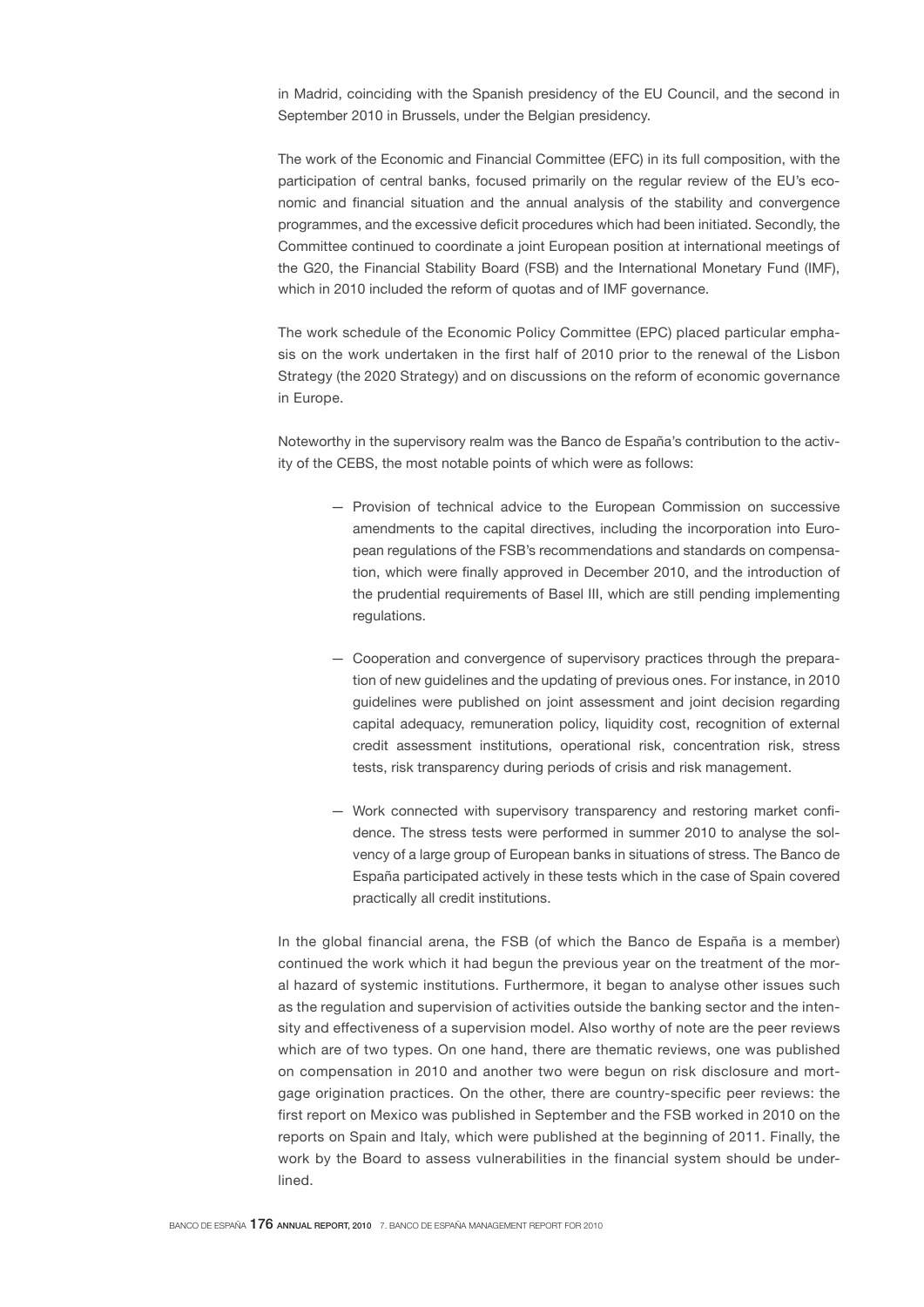The activities of the Bank for International Settlements (BIS), restricted to central banks, were especially intense this year. Particularly noteworthy were the bi-monthly meetings of governors and the work conducted in the different committees on which the Banco de España is present. These include, in particular, the Committee on the Global Financial System and the Markets Committee. The Bank made a significant contribution at the various events organised by the BIS and, in particular, to the extensive network of working groups resulting from the above-mentioned committees, which included, most notably, the joint organisation of a roundtable discussion on the future of international banking in Mexico city.

The Basel Committee reformed the capital rules

The change made by the Basel Committee on Banking Supervision (BCBS) with respect to capital and liquidity was particularly important at international level. This reform is part of its response to the lessons learnt during the crisis and was backed by the FSB and the leaders of the G-20.

In relation to these measures, and especially within the framework of systemic institutions, the approval of the proposal on contingent capital prepared by the Basel Committee should be underlined.

Within the framework of cross-sectoral supervision, the Bank was involved in the work of the Joint Forum (an international group of bank, securities and insurance supervisors) which in 2010 focused on commencing the update of the principles on conglomerates dating from 1999 and the preparation of a report on modelling for the banking and insurance sector. Similarly, intra-group support, the framework of securitisations and the use of credit ratings in various financial products were analysed.

The Banco de España continues to preside, along with the Federal Reserve Bank of Philadelphia, the International Operational Risk Working Group (IORWG), whose main aim is to act as a centre of competence for advanced operational risk management among central banks. The Working Group, which meets annually, brings together operational risk management officers of more than 40 central banks and monetary authorities.

As is customary, the Bank works closely with the IMF, both at institutional level and providing support to the Spanish representatives in this organisation. To this end, the Bank contributed actively to preparing and defining stances on the matters discussed at the IMF which were of particular importance for Spain.

The Fund's activity in 2010 was dictated, on one hand, by developing measures and providing financing to assist countries to exit the crisis and, on the other, to studying and applying preventive measures with a view to the future. The IMF handled the increase in the institution's quotas, approved the expansion of the New Arrangements to Borrow (in which Spain participates) and made them more flexible and modernised its own catalogue of financing instruments.

Furthermore, in 2010 the IMF actively assisted the EU to support European countries with financing problems (in particular, Greece and Ireland). In order for the representation of countries at the IMF to better reflect the current status quo in the global economy, the structure of the Fund's Executive Board was discussed. As a result of concern about strengthening financial and multilateral supervision, new reports were prepared and mandatory assessments of the financial system for systemically-important countries were imposed.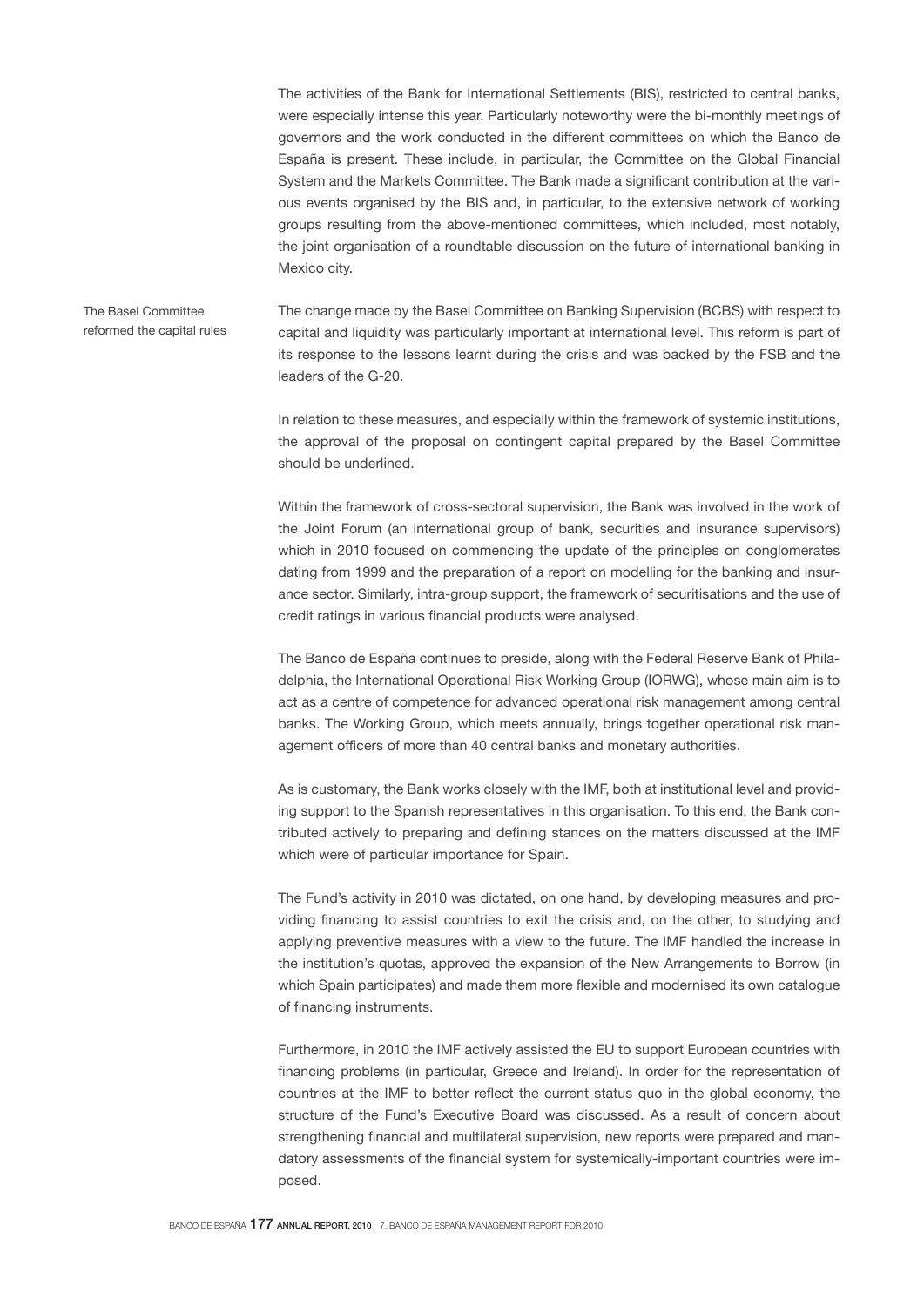The Banco de España also collaborated with the IMF, as in previous years, in discussions on the customary Article IV reports relating to the countries of most interest to Spain. In particular, in 2010, discussions were held on the Article IV reports on Spain and on euro area policies. In the field of multilateral surveillance, the Banco de España also contributed comments on the IMF's half-yearly *World Economic Outlook* and *Global Financial Stability Report* discussed at its bilateral meetings in which the Banco de España participates.

During 2010, the Banco de España has become increasingly more actively involved in G-20 projects. Accordingly, it prepared reports on important issues for this forum such as financial regulatory reform, coordination of macroeconomic policies to strengthen the global framework for growth, reform of the international monetary system and the strengthening of global financial insurance networks. The Banco de España has

> In 2010 the Bank maintained its close collaboration with the main multilateral development banks (the World Bank, the Asian Development Bank and the Inter-American Development Bank) and, at a bilateral level, with other central banks and banking supervisors, through high-level and technical meetings. Also, as in previous years, the Bank was included in the Spanish delegations participating in the periodic meetings of the Paris Club and in OECD and EU working groups on export credit.

> Collaboration with Latin American organisations was stepped up. Thus, in the case of the Center for Latin American Monetary Studies (CEMLA), which is the main forum for coordination of Latin American central banks, the Bank participated in the meetings of governors, of the Alternates Committee, of the Audit Committee and of the Treasury Committee. It also participated in CEMLA's working groups, and can be considered one of the chief contributors to its training activities, a good number of which are organised jointly.

> Lastly, the Bank continued to strengthen its ties with the Latin American supervisors through the Association of Supervisors of Banks of the Americas (ASBA). Accordingly, in 2010 various seminars were held in Brazil, Uruguay and Spain. The main themes of work during the year were stress tests, liquidity and microfinance.

One element that makes a decisive contribution to the external projection of the Bank is the provision of technical cooperation and assistance to other central banks and supervisory and regulatory agencies. In recent years this activity has grown steadily, with the Banco de España viewed as a benchmark in the field of central banking and financial regulation and supervision. The Bank has extended the technical cooperation subject to prior planning, which is provided bilaterally or through collaboration with various multilateral organisations such as CEMLA, the ASBA, the Central American Monetary Council, the IMF, the World Bank and the BIS Financial Stability Institute. Sustained growth continued in cooperation and technical assistance

> The forms of technical cooperation include courses and seminars, study and working visits to the Bank, experts from the Bank sent to missions in situ, technical assistance activities and attending to an almost constant stream of consultations on a wide variety of subjects. The Bank offers training individually and in collaboration with other institutions either through face-to-face sessions or in combination with e-learning. 17 courses were organised in total in 2010.

> As for geographical distribution, as in previous years, in 2010 technical cooperation was concentrated mainly in the area of Latin America, on language and cultural grounds and

become more actively involved in G-20 projects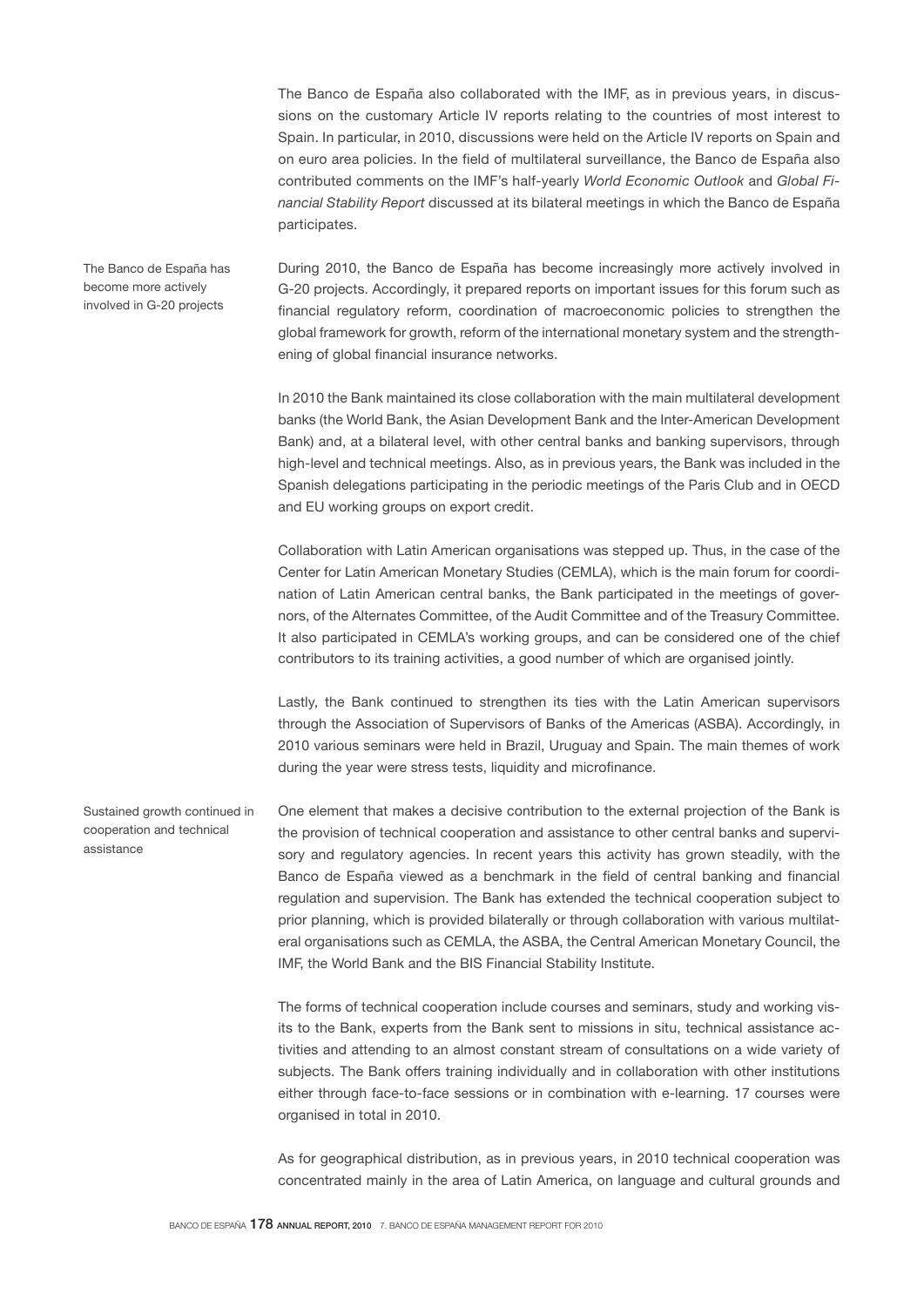also for financial and economic reasons. In other geographical areas, such as the Mediterranean basin and eastern Europe, the Bank applied the same model as in previous years, essentially providing cooperation in conjunction with other central banks and supervisory agencies, by participating in several programmes coordinated within the Eurosystem and financed with EU funds. The Bank's Internal Audit Department is contributing to the TACIS III project for Technical Assistance for the Commonwealth of Independent States, in collaboration, together with another eight Eurosystem central banks and the ECB, with the Central Bank of Russia. In turn, experts from the Financial Regulation Department are contributing to the progress made in a programme for the Eurosystem, in collaboration with another 14 central banks and the ECB, for the EU accession and potential accession countries. Similarly, the Information Systems Department is participating in a joint Eurosystem programme to provide technical assistance to the Central Bank of Bosnia and Herzegovina.

During 2010 the Banco de España worked intensely on the organisation of high-level events and meetings aimed at sharing knowledge and exchanging views on topical issues. 3.2 CONFERENCES, MEETINGS AND SEMINARS ORGANISED BY THE

BANCO DE ESPAÑA

The key event was the Fifth High-Level Seminar of the Eurosystem and Latin American Central Banks, organised jointly with the European Central Bank (ECB), which took place on 10 December 2010 in Madrid. The seminar addressed the economic repercussions of and economic policy responses to global imbalances and financial flows. It was presided by the Governor of the Banco de España and the President of the European Central Bank, Jean-Claude Trichet. It was attended by governors, deputy-governors and high-level officials of central banks in Latin America and the Eurosystem, in addition to the representatives of organisations such as the European Commission and CEMLA.

During the Spanish presidency of the European Union, a high-level seminar was held in April at the Bank's headquarters which was organised jointly with EUROFI and attended by leaders of the financial sector and national and international public authorities, including Finance Ministers, central banks, regulators and supervisors. Its purpose was defining priorities to reform the financial regulatory and supervisory framework.

Also within the framework of the Spanish presidency an informal seminar of the Working Group of the Council of the European Union on export credit was organised in May together with the State Secretary for Trade. The seminar analysed various aspects of financing trade and the presence of Spanish banks in Latin America. Lastly, as is customary, there were various presentations of reports at the Banco de España by international institutions such as the Inter-American Development Bank "El Mundo Post-Crisis Financiera Global: Lecciones, Desafíos y Perspectivas para América Latina" (The World in the wake of the Global Financial Crisis: Lessons, Challenges and Outlook for Latin America), the World Bank (Annual Report on Economic Outlook) and the IMF (World Economic Outlook).

In 2010 the Banco de España organised numerous conferences of a more academic nature (see Section 4.2.).

Economic analysis and research are essential for performing the functions entrusted to the Banco de España. In 2010 analysis and research on the Spanish economy and its international environment were carried out fundamentally to give advice to the Bank's governing bodies for the performance of said functions. As a result of these activities, 39 working papers and 2 occasional papers were published as well as 47 articles in academic journals and specialised books (22 of which in anonymously refereed journals). **Economic analysis and** research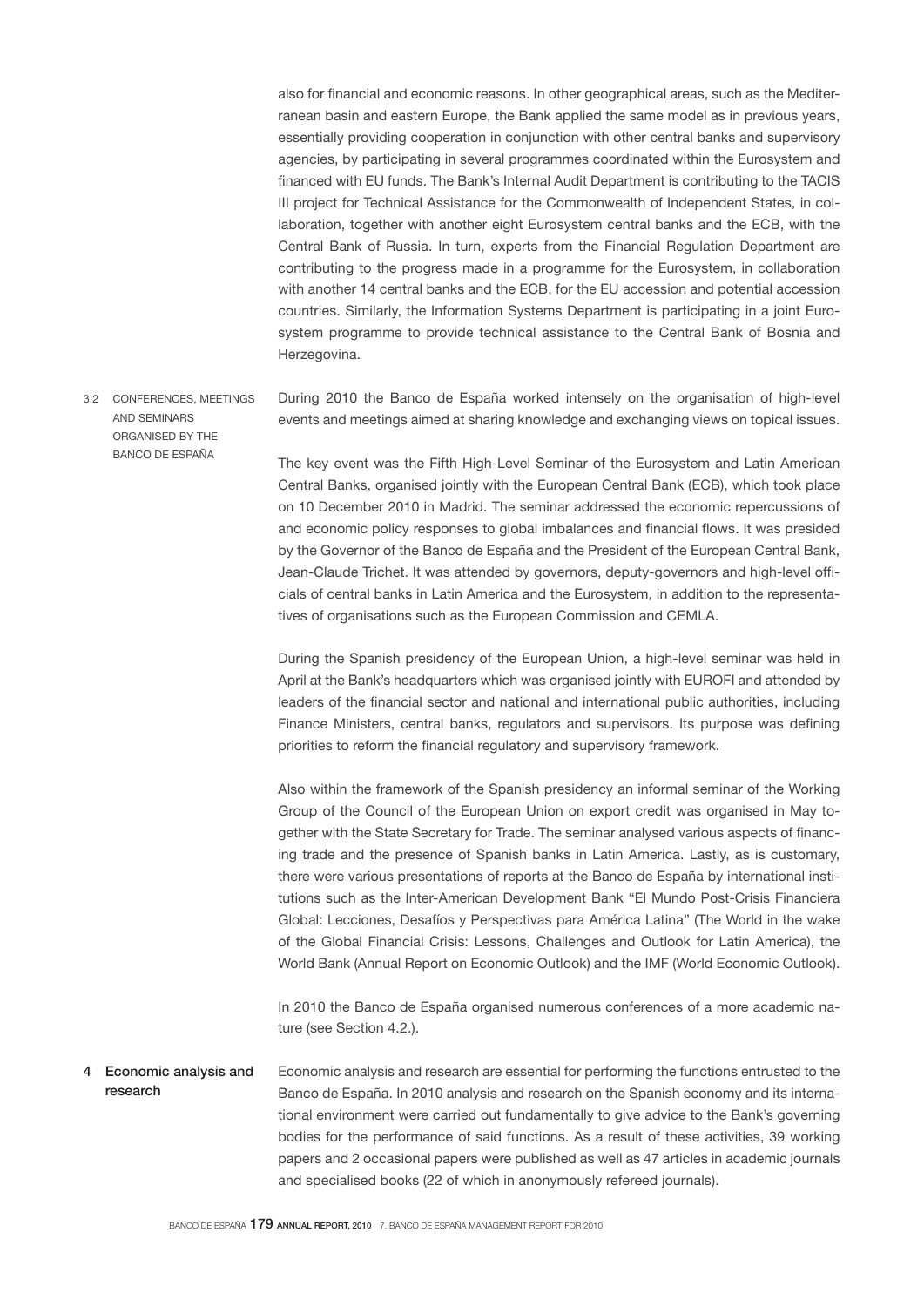4.1 PRIORITY AREAS OF ANALYSIS

The research agenda of the Banco de España revolved around four major areas:

- Macroeconomic modelling and forecasting.
- Monetary policy and its transmission mechanisms.
- Financial stability.
- Spanish economy.

The research agenda centred on the crisis and its economic policy implications

The Banco de España's research agenda in 2010 centred on the analysis of the crisis and its economic policy implications. In particular, special attention was paid to: studying the adjustment and recovery process of the world economy and, to a greater extent, the euro area and the Spanish economy; improving the integration of financial and real aspects into usual macroeconomic analysis; the analysis of credit and the optimal indebtedness of corporations and households; the identification of the optimum size of the financial sectors and the most suitable policies for preventing them from becoming oversized; the inclusion of elements of financial stability in the formulation of monetary policy; the role of fiscal policy in the current situation; the sovereign debt crisis in certain European countries; the effect of the crisis on the level and rate of potential growth; and suitable structural policies for promoting potential growth.

As regards macroeconomic modelling and forecasting, the main findings obtained refer to the incorporation of expectations into the quarterly macroeconomic model used for the analysis and forecasting of the Spanish economy, the development of general equilibrium models with rational agents to simulate fiscal measures in Spain and the extension of dynamic factor models to identify turning points in the principal economic variables and the further development of tools to predict activity in the very short term. As for tools for analysis, at the end of 2010 the preliminary findings of the Survey of Household Finances (EFF-2008) were published which provide a detailed approximation of the financial situation of Spanish households and, therefore, greater information for the analysis of consumption and saving decisions.

The two main results in relation to the analysis of monetary policy and its transmission mechanisms relate to i) the analysis of optimal monetary policy when there are restrictions on indebtedness and monopolistic competition in the banking system, and ii) monetary policy implementation through possible changes to central banks' deposit and lending facilities.

In 2010 research on financial stability and analysis of the international financial system continued to focus on various aspects of the crisis and on regulatory measures designed to reduce the likelihood and impact of such crises. Research began on counterparty risk analysis, work advanced on the different mechanisms for mitigating procyclicality in a risksensitive regulatory framework, various aspects of stress-testing methodology were addressed and progress continued in the analysis of the role of competition in risk taking. Other topics addressed were the analysis of the international capital flows, global imbalances and the risk diversification associated with financial integration, and of the determinants of sovereign risk and financial crises.

Lastly, research on the Spanish economy covered two major subject areas. Firstly, the adjustment of the Spanish economy and its determinants have been researched in greater depth, paying particular attention to the impact of institutional and structural characteris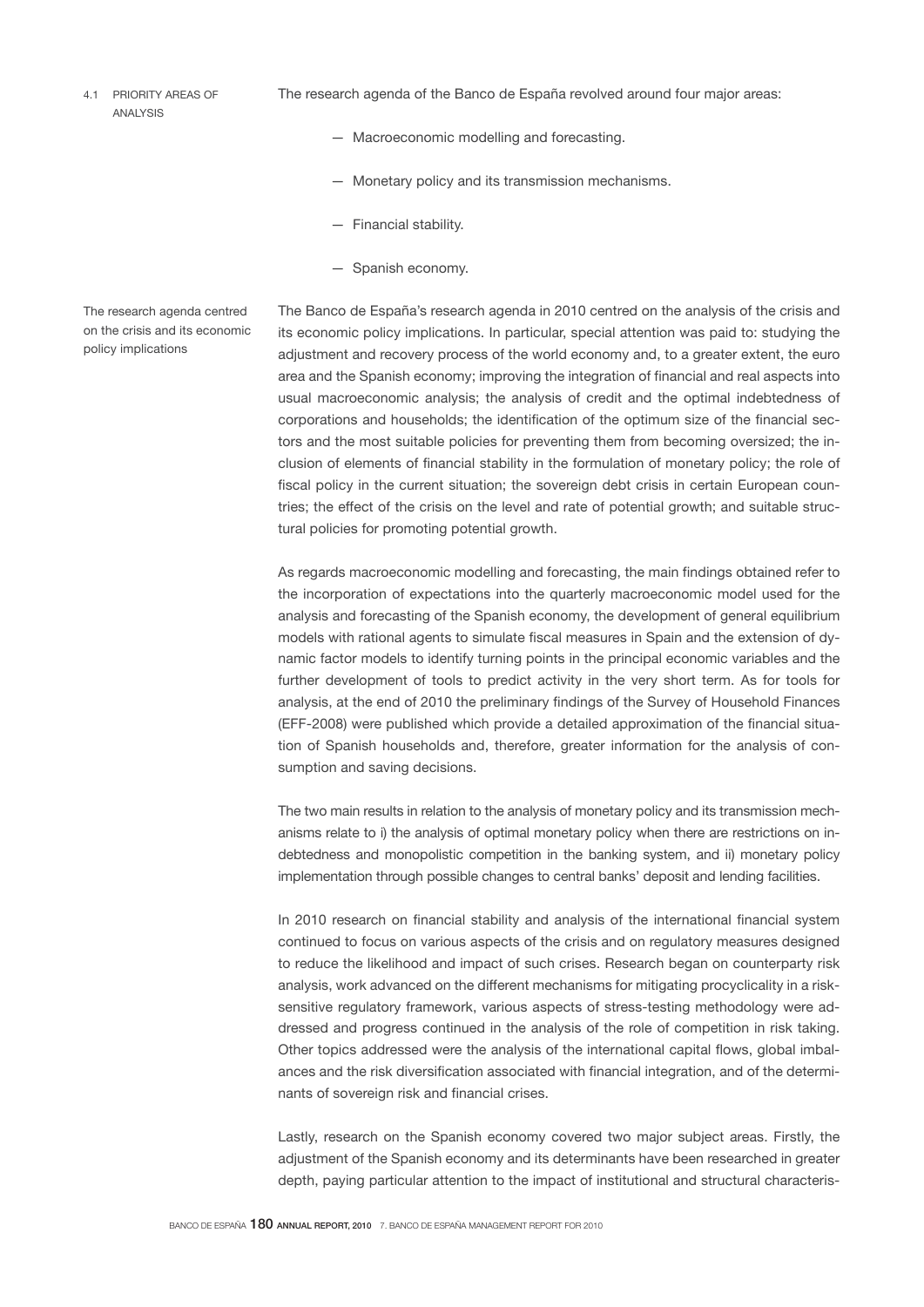tics (the labour market, demography and business structure, openness to foreign trade and the real estate sector). Secondly, research examined the rationale for economic policy recommendations in different areas (fiscal policy, structural policy) and evaluated their macroeconomic impact.

The Banco de España's connections with academia and with the economic research units at other central banks and international institutions were maintained through the four traditional channels. 4.2 RELATIONS WITH ACADEMIA

> First, the analysis and research produced by the Banco de España was presented and discussed at national and international seminars, and conferences, and published through the profession's usual channels.

> Second, the Banco de España organises several series of seminars, in which members of the academic community participate, including a weekly economic research seminar. As regards scientific meetings, the Banco de España organised, with other institutions, five international conferences: the conference on *Interactions between Monetary and Fiscal Policies*, in February; the seminar *Towards more Efficient Labour Markets*, organised with the IMF in May; the seventeenth European Summer Symposium in International Macroeconomics (ESSIM), organised jointly by the Centre for Economic Policy Research (CEPR) at the Bank's facilities in Roda de Bará (Tarragona), in May; the second International Journal of Central Banking (IJCB) Financial Stability Conference titled, *The Theory and Practice of Macro-Prudential Regulation*, held in June by CEMFI at the Banco de España, and the conference *Financial Globalization: Shifting Balances*, organised jointly with the World Bank and the Barcelona Centre de Recerca en Economía Internacional de Barcelona (CREI) in July.

> The Bank also sponsored sessions at academic conferences, such as those of the European Economic Association and the Latin American and Caribbean Economic Association.

> Third, the Banco de España continued to contribute to research networks, both within the Eurosystem for analysis of the euro area economy, such as that set up to work on marcoprudential regulation, and in Latin America, such as that set up in CEMLA. The Bank also maintains its regular visitor and external adviser programmes, which promote projects that may be considered strategic in different areas of analysis and research.

> Lastly, 2010 saw the second edition of the *Programa de excelencia en educación e investigación en economía monetaria, financiera y bancaria* (Programme for excellence in monetary, financial and banking economics education and research) aimed at promoting excellence in teaching and research in the areas of macroeconomics, monetary policy, finance, financial system supervision and international economics, through the establishment of cooperation agreements with universities and research centres to secure grants for recruiting teaching and research staff and for undertaking research projects.

The three main channels for the dissemination and communication of the Banco de España's research findings are the Working Paper and Occasional Paper series and the monthly *Boletín Económico* which, along with regular articles on the economic situation, includes summaries of completed or ongoing research and the *Revista de Estabilidad Financiera*. All these activities are included in the Economic Research Portal, a section on the Bank's website. 4.3 DISSEMINATION AND COMMUNICATION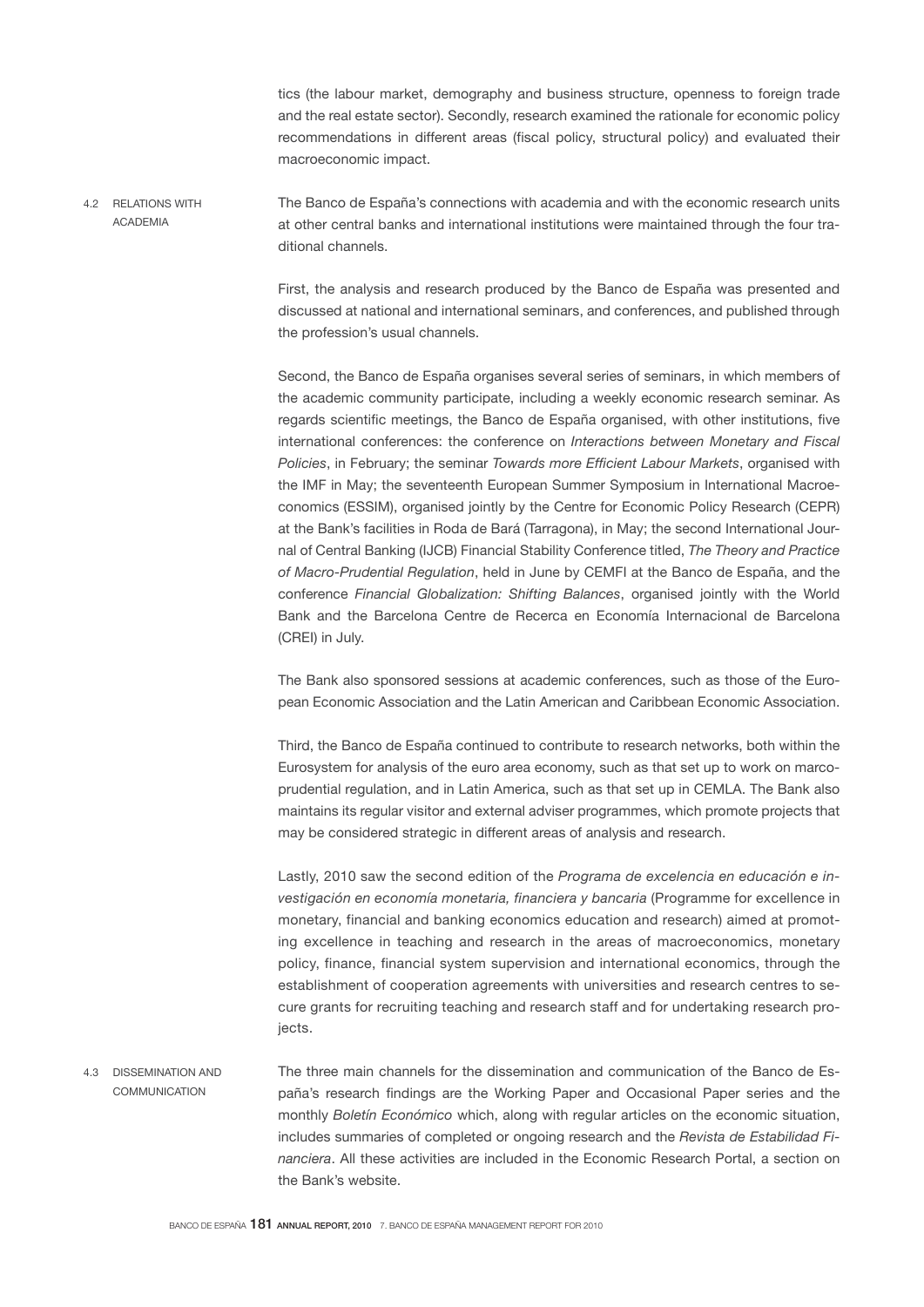## INSTITUTIONS SUPERVISED BY THE BANCO DE ESPAÑA TABLE 7.1

31.12.10

|                                                | - - - - - - - - - |
|------------------------------------------------|-------------------|
| INSTITUTIONS SUPERVISED BY THE BANCO DE ESPAÑA | 339               |
| <b>Banks</b>                                   | 72                |
| Savings banks (a)                              | 36                |
| Credit cooperatives                            | 82                |
| Branches of foreign credit institutions        | 89                |
| Specialised credit institutions                | 59                |
| Electronic money institutions                  |                   |
| <b>OTHER</b>                                   | 143               |
| Mutual guarantee and reguarantee companies     | 25                |
| Currency-exchange and money-transfer bureaux   | 61                |
| Appraisal companies                            | 55                |
|                                                | $\overline{2}$    |
| TOTAL                                          | 482               |

a The figures relate to the number of institutions included in the Register of Institutions at 31.12.10. However, in the case of the savings banks, as a result of the merger and integration processes this jgure was reduced to 18 institutions or groups plus CECA.

At 31 December 2010, a total of 481 institutions of various kinds were supervised by the Banco de España, of which 339 were credit institutions (CIs). The Banco de España exercises a process of ongoing supervision of these institutions<sup>1</sup>. 5 Banking supervision and regulation

The essential aim of the supervisory process is to keep updated each institution's supervisory risk profile, taking the appropriate measures to correct it when necessary. To this end, the Banco de España has 22 operational inspection divisions and seven support or cross-departmental divisions, comprising bank examiners, senior analysts, IT auditors, junior analysts and administrative staff. 5.1 SUPERVISORY ACTIVITY The Banco de España supervises 339 credit institutions

> The number of inspections in 2010 amounted to 179, 39 of which were still under way at 31 December, and essentially include traditional on-site inspections and continuous monitoring on-site.

> In 2010 the above-mentioned continuous monitoring on-site, which involves a permanent presence at the institution, was extended to 15 groups of CIs compared with ten in 2009. This system is particularly intensive in the case of the two main banking groups. More than 50 individuals are assigned to these banking groups only to perform this function.

A further 329 special reviews were also performed in relation to CIs, including:

- Specific monitoring actions, apart from those mentioned above, such as, for example, studies of claims arising from troubled assets.
- Examination of internal capital adequacy assessment reports prepared by institutions and the supervisory process arising from such examination.

The number of groups of CIs in which supervisory teams have a permanent presence was increased to 15

<sup>1</sup> Available in the "Banking Supervision" section of the Banco de España's website: www.bde.es/webbde/en/.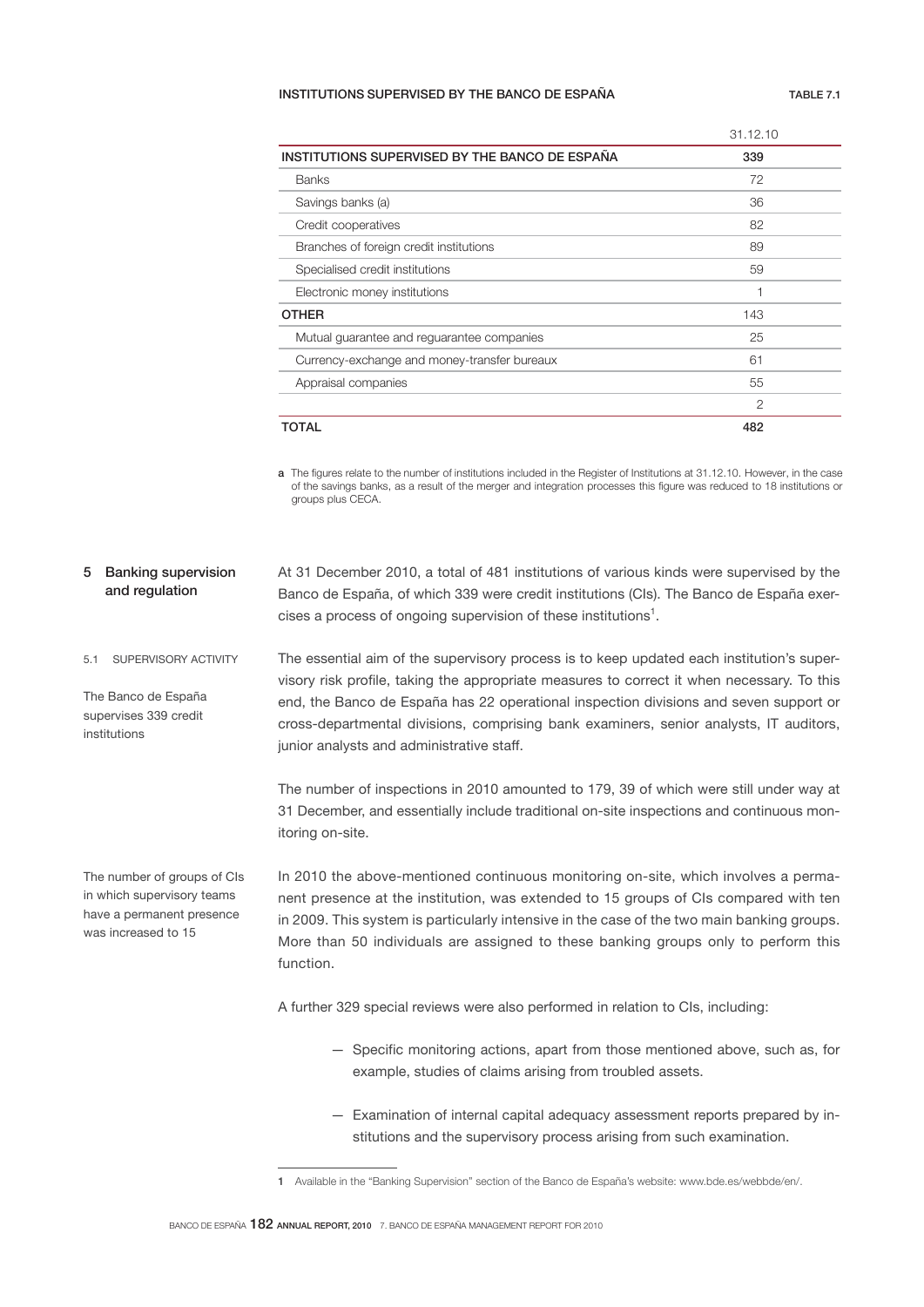- The impact analysis of regulatory changes on each institution.
- The most important actions arising from relations with national and international supervisors and bodies in the case of groups of CIs with a presence in Spain and other countries.
- The stress tests.

In addition, the Banco de España conducted the various administrative procedures subject to prior authorisation: loans to senior officers, the taking of qualifying holdings in Spanish institutions, acquisitions of qualifying holdings or of control abroad, etc.

Against this background, letters were sent to supervised institutions containing 192 requirements relating to matters such as: credit risk (loan approval criteria and credit risk classification and provisioning), management and internal control, own funds and solvency, and other matters (transparency vis-à-vis customers, deficiencies in reporting to the Banco de España's Central Credit Register, etc.). As usual, credit risk was the main area of recommendations, with 108 requirements, or 56% of the total. 56% of all requirements referred to credit risk

> On 22 May 2010 the Banco de España resolved to replace the directors of CajaSur and to appoint the Fund for the Orderly Restructuring of the Banking Sector (FROB) as the institution's provisional administrator, as a consequence of its viability problems. This action was conducted within the new framework established by Royal Decree-Law 9/2009 and was resolved in just 55 days with its adjudication through a competitive process to Bilbao Bizkaia Kutxa (BBK). This was the only precautionary "intervention" measure that needed to be adopted during 2010. The process of resolution of the crisis of Caja Castilla-La Mancha (CCM), that commenced in 2009, was also concluded in 2010, with its assets and liabilities being integrated into Cajastur. Unlike the action in relation to CajaSur, the approach to the handling of the crisis of this institution was traditional and involved the participation of the Savings Bank Deposit Guarantee Fund.

> In relation to the internal models of the eight Spanish groups of CIs authorised to use internal ratings based (IRB) methods to calculate regulatory capital for credit risk, the processes for authorising new portfolios continued in accordance with the successive roll-out plans presented to the Banco de España, which include the approval of exposures at subsidiaries abroad in close coordination with local supervisors. In addition, the monitoring of the models already approved has been strengthened, especially with regard to the modifications that the institutions are introducing. A key element in the monitoring of the models is the review of the internal control framework that institutions have to ensure that the approved models are maintained and used appropriately. With regard to the validation of internal models to calculate the regulatory capital for operational risk, in 2010 the conditions for approval and the results of the operational risk model approved for a Spanish group were monitored.

> The Banco de España continued to work actively in the area of international supervisory cooperation, through "colleges of supervisors". The Banco de España hosted the meetings of the colleges of the two Spanish international banking groups and participated, in its capacity as host country supervisor, in six meetings of colleges of banking groups with foreign parents.

> In 2010 five cooperation agreements of the kind provided for in Article 131 of Directive 2006/48/EC, relating to the supervision of European groups of credit institutions with sub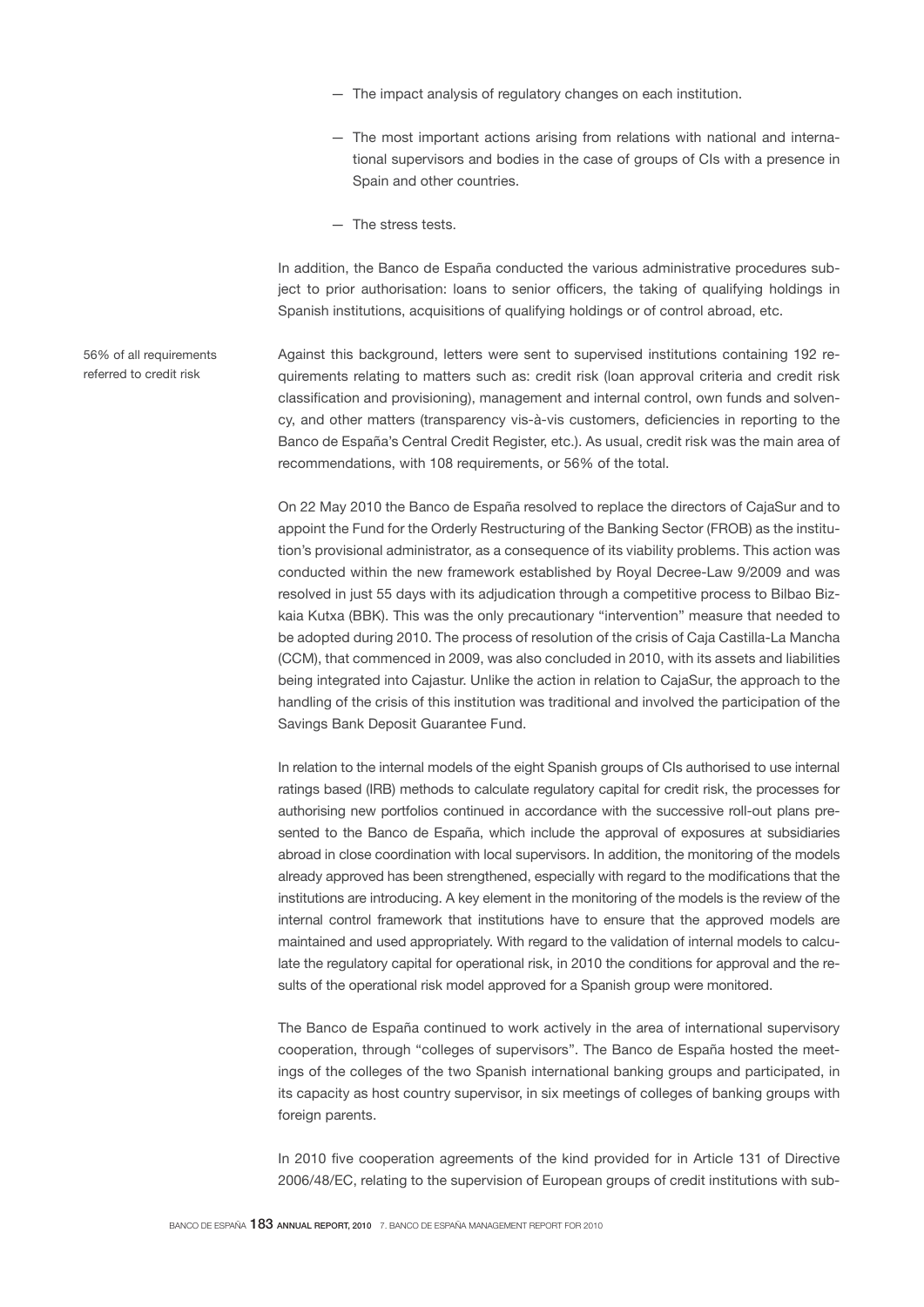sidiaries in Spain, and a bilateral cooperation agreement with an EU country (Rumania) were signed. In addition, the cooperation agreement between EU financial supervisors, central banks and ministries of economic affairs and finance for cross-border financial stability signed in 2008 was extended to all the countries in the European Economic Area (Iceland, Norway, Liechtenstein).

5.2 IMPOSING OF SANCTIONS

In 2010 seven sanctioning proceedings were opened against supervised institutions and 50 of their directors

In 2010 a total of seven sanctioning proceedings were opened against institutions of various kinds including: a credit institution (a savings bank); a currency-exchange and crossborder money transfer bureau and other companies, that were engaging without the correct authorisation in activities restricted to credit institutions (in one case), or in the purchase and sale of foreign currency and the arrangement of cross-border money transfers (in another three cases). Finally, a disciplinary proceeding was initiated against a foreign foundation for breach of the rules on qualifying holdings, and a proceeding initiated in 2009 was extended to the director of a currency-exchange bureau.

In addition, in order to clarify any potential liability of directors and managers of sanctioned institutions, 50 sanctioning proceedings were opened against them in 2010, in conjunction with the proceedings brought against the corresponding institutions.

Seven sanctioning proceedings against institutions and 22 against directors or managers were resolved, resulting in 82 sanctions

In 2010 a total of 7 cases against various types of institutions and 22 cases against directors and managers were resolved.

In relation to the proceedings opened against a savings bank, an appraisal company and a currency-exchange and cross-border money transfer bureau, the following were imposed:

- Four sanctions on institutions and 38 sanctions on their directors or managers for the commission of very serious infringements.
- Six sanctions on institutions and 28 sanctions on their directors or managers for the commission of serious infringements.
- Two sanctions on institutions for the commission of minor infringements (legally directors or managers cannot be sanctioned for these infringements).

Similarly, proceedings were resolved against another type of legal entity for the pursuit of certain activities without the mandatory authorisation. Thus, a sanction was imposed on a legal entity for engaging in the activity of arranging cross-border money transfers without having obtained the necessary authorisation from the Banco de España or being duly registered. In another three proceedings three legal entities were sanctioned for engaging without authorisation in activities legally restricted to credit institutions.

Notable among the proceedings resolved is one against a savings bank and 20 members of its board of directors and management, in which this credit institution was found to have committed three infringements, two of which were classified as very serious and the third as serious. As regards the very serious infringements, deficiencies were found in its organisational structure, in its internal control mechanisms and in its administrative and accounting procedures, and such deficiencies were found to have jeopardised the viability and solvency of the institution, for which reason sanctions were imposed on the savings bank and on 17 of the members of its board of directors and management subject to the proceedings, since they were considered responsible for this situation. Also the institution

A savings bank was sanctioned for committing one serious and two very serious infringements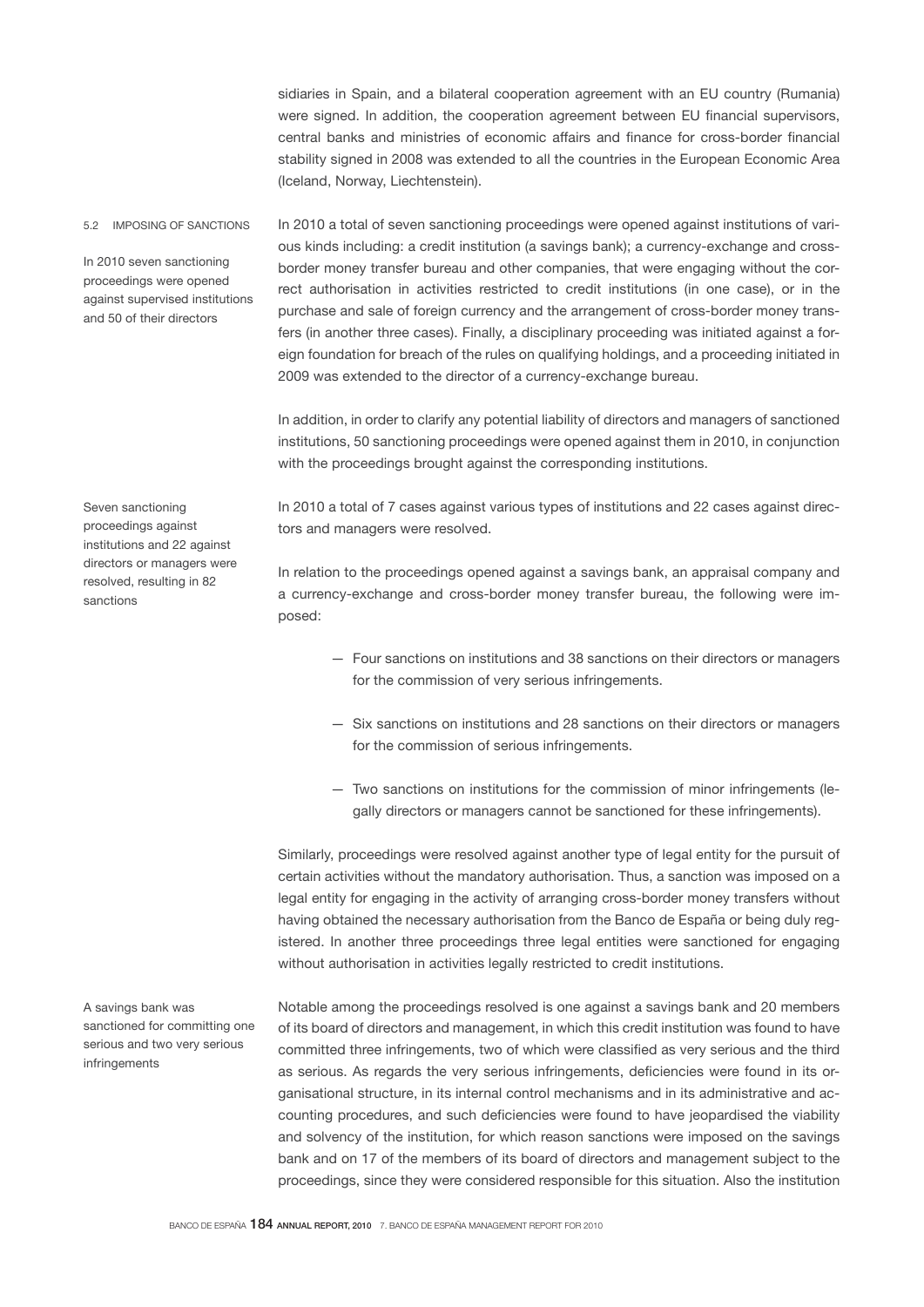was found to have failed for at least six months to meet 80% of the capital requirements made, so that the relevant sanction was imposed on the institution, and 16 of the 20 directors and managers subject to the proceedings were considered responsible for this infringement. Finally, the savings bank was considered to have committed a serious infringement by failing to comply with the rules in force regarding the limits on exposures, as a result of which a sanction was imposed on the institution. Of its directors and managers, 16 were considered responsible for this conduct and the relevant sanction was imposed on them.

Aside from the proceeding described above, disciplinary proceedings against an appraisal company and a currency-exchange and cross-border money transfer bureau and their corresponding directors or mangers were resolved. This type of institutions supervised by the Banco de España must comply with the applicable sectoral regulations because it is considered that it is necessary to ensure that they function correctly due to the activity they perform and its impact on the financial sector.

Appraisal companies issue reports and certificates which can be used in the mortgage market and determine the value of assets used as collateral by credit institutions. Consequently, on one hand, their valuation must be reliable and documented, respecting regulatorily established criteria, and on the other, their organisation must have the administrative, technical and human resources attributes which guarantee their internal control.

Thus, in view of the importance of such an activity, in the proceeding resolved in respect of an appraisal company and its directors four sanctions were imposed for very serious infringements (one on the company and the other three on each of its directors), since the contents of the appraisals were found to lack veracity and consistency and, in particular, the data and evidence arising from the valuation activity performed failed to match. Also, four sanctions were imposed for serious infringements (one on the company and the other three on each of its directors) arising from organisational deficiencies of an administrative and technical kind and relating to personnel in the internal control procedures that guarantee the correct performance of appraisals. And finally, one sanction was imposed for the commission of one minor infringement, owing to non-compliance with the applicable rules on civil liability insurance.

It is essential that the accounting records of currency-exchange and cross-border money transfer bureaux provide a true and fair view of the institution concerned and that, in turn, its capitalisation levels are above the minimum required.

In the proceeding resolved against a currency-exchange bureau, the latter was found to have committed a very serious infringement, consisting of fundamental irregularities in its accounting records that prevented the entity's net worth and financial position from being known, for which sanctions were imposed on the bureau and on the two directors. Also, the bureau was found to have committed three serious infringements arising from its failure to perform various obligations, these being the obligations to have a minimum level of capital, to duly provide information to the supervisory authority and, finally, to perform only those operations it is authorised to perform, for which three sanctions were imposed. The directors of the bureau were considered likewise responsible for these infringements and a total of three sanctions were imposed on each. Finally, a sanction was imposed on the bureau for a minor infringement consisting of a breach of the rules regulating the recording of its transactions.

An appraisal company committed one very serious, one serious and one minor infringement

A currency-exchange and cross-border money transfer bureau committed one very serious, one minor and three serious infringements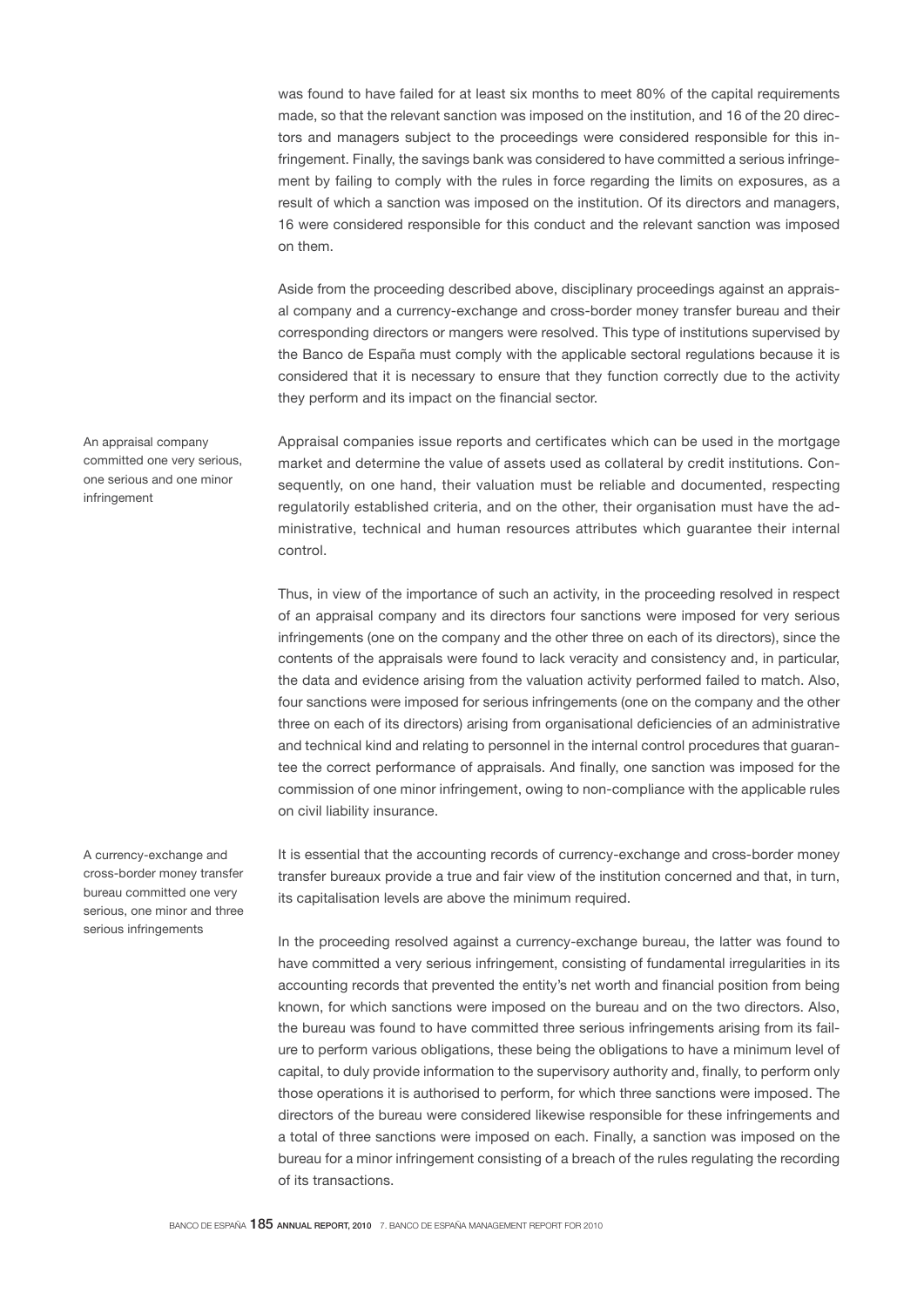Four legal entities were sanctioned for pursuing activities without the corresponding authorisation A legal entity was sanctioned for performing the activity of cross-border money transfers professionally with the public without having obtained the necessary authorisation from the Banco de España or having been duly registered.

Similarly, three legal entities were sanctioned for pursuing the activities of taking repayable funds from the public, which are restricted to credit institutions, without having obtained the corresponding authorisation to do so. Furthermore, they were required to immediately cease such activities.

Most of the sanctions imposed were fines, a total of 13 of varying amount were imposed on institutions and 66 on directors or managers. Similarly, in one case it was considered appropriate to impose three sanctions of public reprimand (published in the *Official State Gazette*) on an institution. In the same case, considering the particular responsibility of two directors or managers for the offence, it was also agreed to impose on each one two sanctions disqualifying them from serving as a director or manager at any credit institution or in the financial sector.

In addition to the foregoing, in 2010 a proceeding against a credit institution for noncompliance with minimum reserve requirements was resolved. This type of proceeding is brought and resolved by the European Central Bank and the Banco de España is responsible for processing it.

The Banco de España worked intensely in 2010 to develop and implement the organisational and disciplinary regulations applicable to institutions subject to supervision. Noteworthy among the nine circulars published is the circular on the solvency of credit institutions, which includes various EU rules aimed at promoting improvements in risk management (especially of liquidity-related risks) through guidelines included in an annex to the circular. The accounting changes were equally important and included most notably: changes to the treatment of consolidated financial statements and of business combinations; the delimitation of the special accounting register of credits and loans which serve as coverage for issues of mortgage securities and, especially, the improvements introduced in the analysis and provisioning of credit risk and impairment losses on foreclosed assets. 5.3 REGULATORY ACTIVITY AND CHANGES Of the nine circulars published, noteworthy are the circular addressing the solvency of credit institutions and that amending the provisioning of credit risk

> Also worth mentioning is the establishment of compulsory general principles for advertising by credit institutions, since the prior authorisation regime was replaced by one which is more in line with that of other financial institutions. Noteworthy among the other circulars is that completing the Law and Royal Decree regulating the qualifying holdings in credit institutions by harmonising their treatment at European and sectoral level with that of insurance and investment companies.

> In addition to issuing the aforementioned implementing regulations, the Bank participated actively in drafting rules at different levels on banking and financial matters, which ultimately resulted in the corresponding external and internal reports being released. And, in the same vein, it participated in several international committees and working groups on banking regulation, which covered especially matters of solvency, accounting, financial institution management (corporate and self-governance) and transparency of operations.

> As an extension of its regulatory function, the Bank also interpreted and applied the regulations governing the activity of institutions, especially the solvency and accounting regu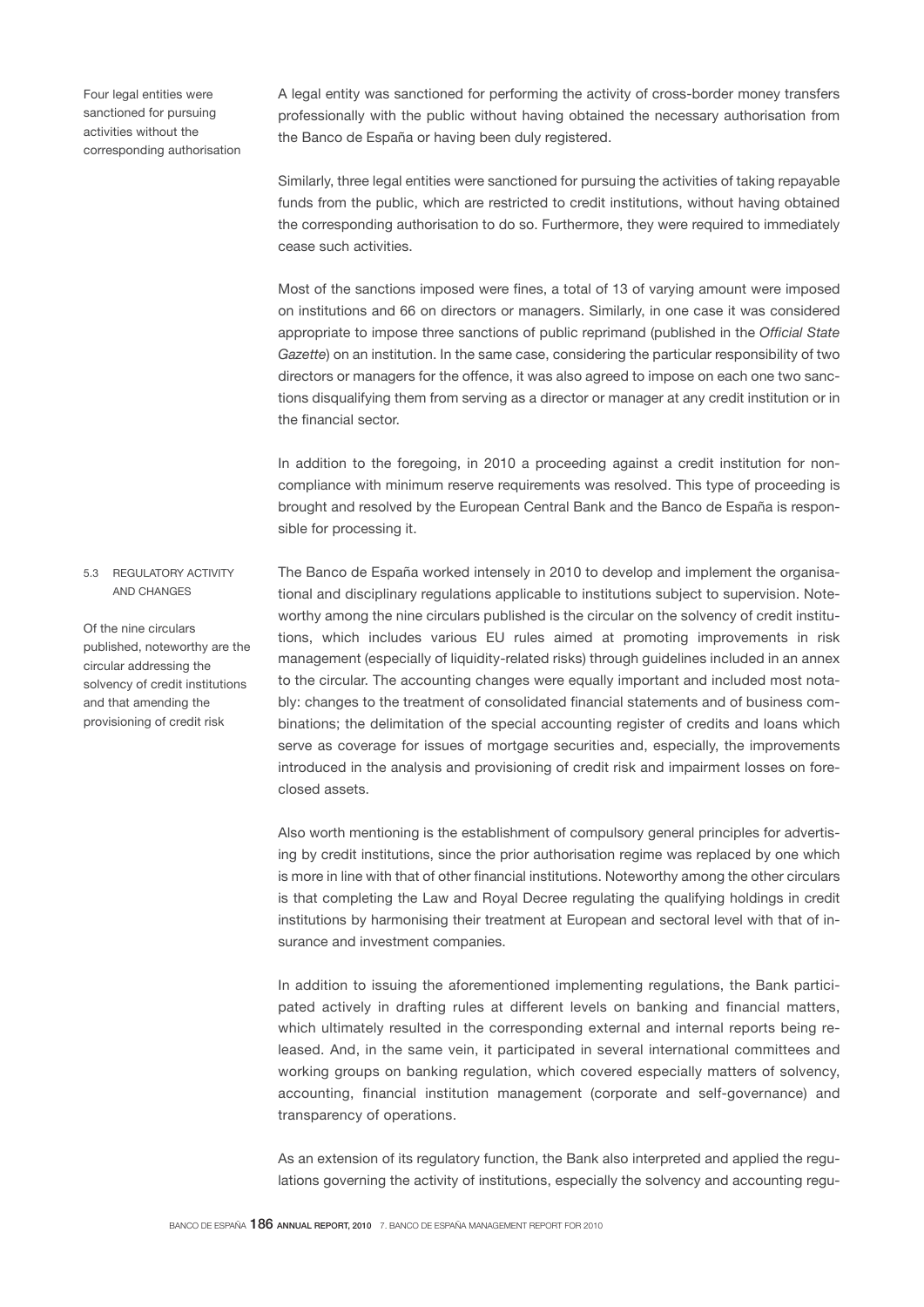lations, settling many enquiries received from institutions, other departments of the Bank or other regulatory agencies. It also provided technical assistance on regulatory matters both in and outside Spain (participating in various working groups, organising seminars, etc.). At this point, mention should also be made of the monitoring and checks performed on issues of financial instruments eligible as own funds made by credit institutions involving, in 2010, the resolution of 81 proceedings.

As regards exercise of the Bank's power in the area of transparency and bank customer protection, almost 3,700 cases were processed until the removal in June of the authorisation regime, prior to publication, of advertising projects referring to the cost or rates of return of the products offered. There were 833 cases in relation to the verification and registration of brochures that refer to fee and commission charges (prices of bank services). Furthermore, the Bank Customer's Portal, a section on the Banco de España's website that aims to provide guidance, in 2010 recorded a total of 2,329,523 pages viewings and handled almost 5,100 enquiries, 2,500 of which received a written reply.

Lastly, the Bank also plays a part in proceedings for the creation of supervised institutions, and of amendment of their articles of association, advising the Minister for Economy and Finance and drawing up the mandatory reports. And it is responsible for various public registers, such as the register of supervised institutions and their agents, and confidential registers, including, in particular, the register of senior officers.

In 2010 there were various regulatory changes which included most notably:

- 1 Changes that aim to improve the legal regime applicable to credit institutions. For instance:
	- *Royal Decree-Law 11/2010 of 9 July 2010 on the governing bodies and other aspects of the legal regime for savings banks*. This Royal Decree-Law essentially aims to make it easier for the savings banks to have access to core capital, to promote the professionalisation of their governing bodies and to provide new forms of engaging in their financial activity.
- 2 Changes that aim to strengthen the solvency of credit institutions and to promote restructuring processes. These include:
	- *Royal Decree-Law 6/2010 of 9 April 2010 on measures to promote economic recovery and employment*. This Royal Decree-Law clarifies the regime applicable to the credit institutions in institutional protection schemes (IPSs), expedites the orderly restructuring process of the sector through the FROB and facilitates the operations of financial vehicle corporations.
	- *Royal Decree 628/2010 of 14 May 2010 amending Royal Decree 2606/1996 of 20 December 1996 on credit institution deposit guarantee funds and Royal Decree 948/2001 of 3 August 2001 on investor compensation schemes*. This Royal Decree completed the transposition of European regulations on deposit guarantee schemes which were amended in 2009.
- 3 Changes that affect the operational framework within which credit institutions and other financial intermediaries work. These include:

The reform of the legal regime of savings banks makes it easier for them to have access to capital and provides new forms of engaging in their financial activity

5.3.1 Regulatory changes

The regulation applicable to payment services and banking advertising was amended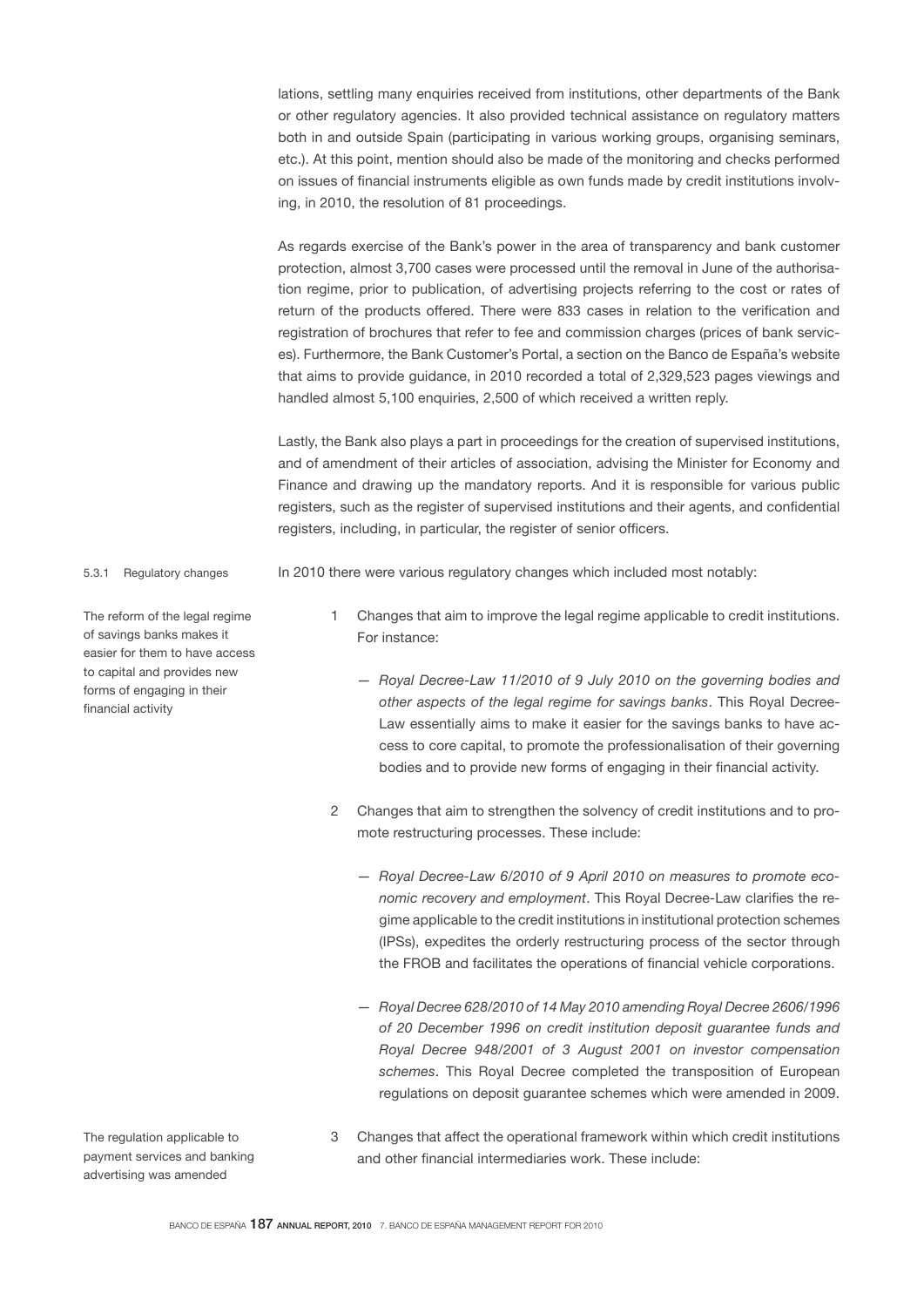- *Ministerial Order EHA/1608/2010 of 14 June 2010 on transparency of conditions and information requirements for payment services*. This Ministerial Order completes the transposition of European regulations on payment services which, in matters of transparency, are subject exclusively to its provisions. Furthermore, it repeals existing provisions on the valuation rules of banking operations.
- *Ministerial Order EHA/1718/2010 of 11 June 2010 on regulation and control of the advertising of banking services and products*. This replaces the regime in force until then of prior authorisation of the advertising of credit institutions by a two-pronged monitoring system based on the establishment of general principles and criteria and requirements in relation to appropriate internal control mechanisms. The advertising activity of payment institutions is subject to a similar regime.
- *Ministerial Order EHA/1665/2010 of 11 June 2010 implementing Articles 71 and 76 of Royal Decree 217/2008 of 15 February 2008 on the legal regime of investment firms and of other investment services entities*. This Ministerial Order transferred to the CNMV the competence on standard contracts and the verification and registering of fee and commission charges relating to transactions and services performed on the public debt book-entry market, which until then corresponded to the Banco de España. At the same time it modifies the procedures for the verification and registering of the fees/commissions relating to investment services, provided by investment firms and credit institutions.
- 4 The fourth and final group comprises rules addressed to financial institutions other than credit institutions that are supervised by the Banco de España. For instance:
	- *Royal Decree 712/2010 of 28 May 2010 on the legal regime governing payment services and payment institutions*. This implements the legal regime of payment institutions in a similar way to that of other financial institutions, by taking into consideration the specific features and operating limitations of payment institutions.

These changes are completed by the above-mentioned implementation of the organisational and disciplinary regulations applicable to credit institutions, in the form of the following circulars of the Banco de España:

- *Circular 1/2010 of 27 January 2010 concerning statistics on interest rates applied to deposits and loans vis-à-vis households and non-financial corporations*.
- *Circulars 2/2010 of 27 January 2010, 3/2010 of 29 June 2010 and 8/2010 of 30 November 2010 amending Circular 4/2004 of 22 December 2004 on public and confidential financial reporting rules and formats*.
- *Circular 4/2010 of 30 July 2010 on agents of credit institutions and the agreements entered into for the regular provision of financial services*.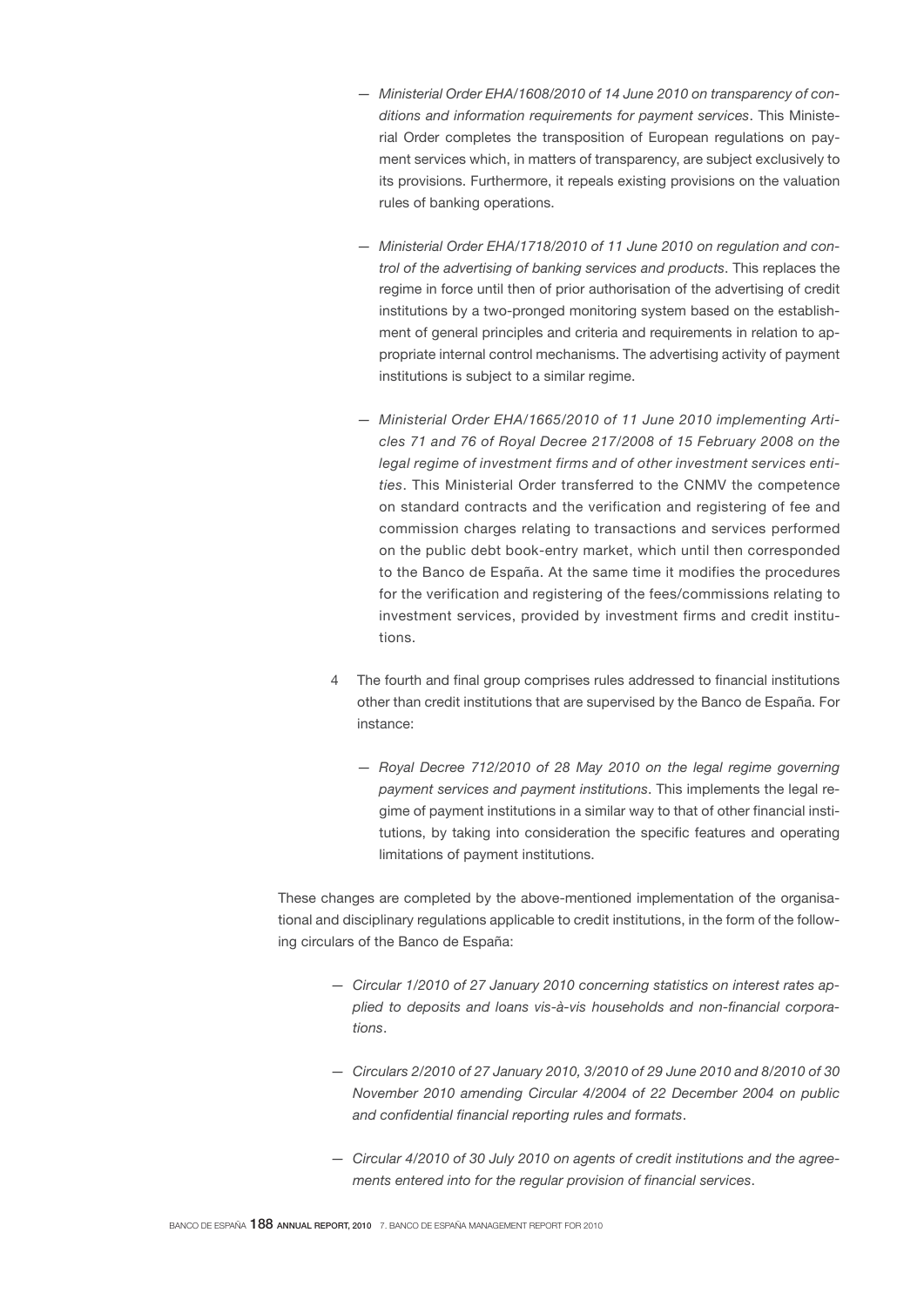- *Circular 5/2010 of 28 September 2010 on the information that the potential acquirer of a qualifying holding in a credit institution must submit*.
- *Circular 6/2010 of 28 September 2010 on the advertising of banking services and products*.
- *Circular 7/2010 of 30 November 2010 developing certain aspects of the mortgage market.*
- *Circular 9/2010 of 22 December 2010 amending Circular 3/2008 of 22 May 2008 on the determination and control of minimum own funds*.

Finally, the changes made to the EU regulatory framework include, for our purposes here, only the following:

- *Directive 2010/76/EU, of the European Parliament and of the Council of 24 November 2010 amending Directives 2006/48/EC and 2006/49/EC as regards capital requirements for the trading book and for resecuritisations, and the supervisory review of remuneration policies*. In addition to introducing certain improvements in the management of risks arising from operations with certain financial instruments, this directive attempts to make credit institutions' remuneration structures compatible with more appropriate management of their risks.
- The entry into force of *Circular 3/2010 of 29 June 2010* amending the criteria to be applied by credit institutions in the provisioning of credit exposures and of foreclosed assets entailed the updating of the formats of the confidential returns for reporting such information and of the instructions and correlations for preparing it. 5.4 FINANCIAL AND PRUDENTIAL REPORTING 5.4.1 Prudential reporting

The Circular meant, furthermore, that the information of mutual guarantee companies would be out of date, since the regulations governing credit institutions in this connection are applicable to these financial auxiliaries. Until the Ministry of Economic Affairs and Finance updates the ministerial order on the presentation of accounting information by mutual guarantee companies, these companies have been requested to voluntarily submit the updated information in accordance with the new criteria.

Likewise, in 2010 the Banco de España continued to participate very actively within the CEBS, which was replaced by the European Banking Authority, in revising the accounting returns with prudential information (FINREP) and the solvency returns (COREP) in order to prepare shared formats for use in the European Union from 2013.

As a result of the publication of Banco de España Circulars 1/2010 and 2/2010, it was necessary to modify, from the data as at 30 June 2010, the returns submitted by credit institutions in order to comply with the European Central Bank's statistical reporting requirements in relation to interest rates and information on the balance sheets of MFIs. The Bank capitalised on this in order to make the use of XBRL compulsory for the submission of this information, thus continuing its policy of introducing this standard as a system for receiving and validating all financial information from institutions supervised by it. 5.4.2 Reception of financial data in XBRL

> As a prior step for the preparation of the XBRL taxonomy of statistical information, a multidimensional data model was constructed, which is compatible with the ECB's taxonomy, and will serve as a benchmark for preparing taxonomies in the future.

requirements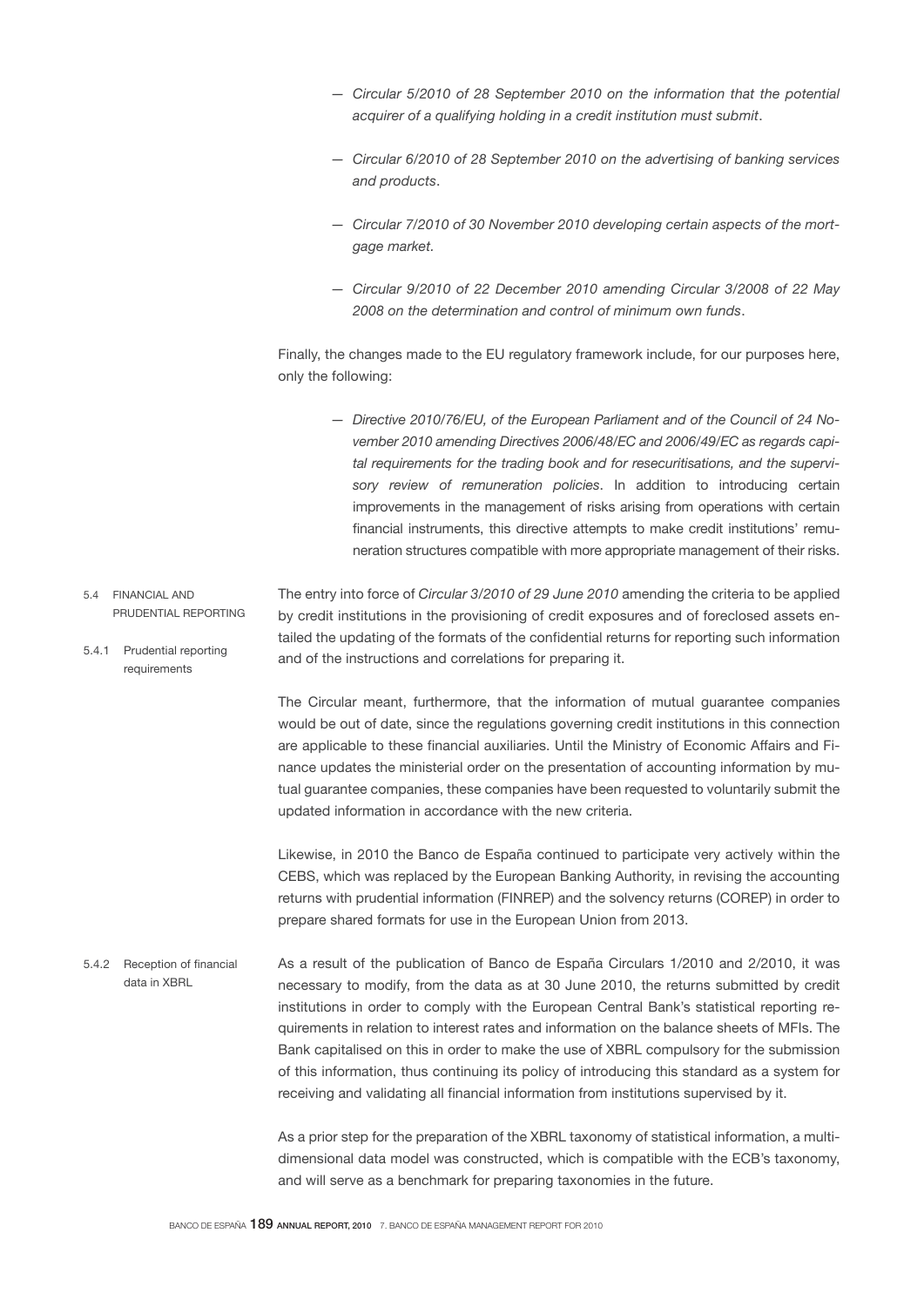All the financial statements were incorporated in 2010 into the telematic system established for financial reporting purposes and the receipt of this type of information on paper was almost completely eliminated. 5.4.3 Electronic documentation

The Banco de España manages the Central Credit Register (CCR), which contains individualised information on the credit exposure of reporting institutions (basically credit institutions) to their customers. This information is used by the institutions for granting and monitoring exposure. It is also utilised by the Banco de España, in conjunction with the data from the accounting and own funds statements of the reporting institutions, for prudential supervision and other tasks which are legally entrusted to it, maintaining the confidentiality of the individual data. 5.5 CENTRAL CREDIT REGISTER

In 2010 the number of exposures declared to the CCR decreased from 32.9 million at end-2009 to 32 million at end-2010 (down 2.8%), although the total amount of these exposures held at the €3.8 billion of December 2009. The number of different borrowers declared to the CCR declined from 17.4 million at end-2009 to 17.1 million at end-2010 (down 1.7%). The number of exposures declared to the CCR decreased by 2.8%

> As part of its function to provide reports to reporting institutions, in 2010 the CCR sent a total of 290.3 million automatic reports compared with 297.2 million in 2009, representing the second consecutive annual decline, which in this case amounts to 2.3%. Also, for the second year running, requests for reports for new lending transactions declined from 5.2 million in 2009 to 4.6 million in 2010 (down 11.54%), which reflects less lending in the system.

Borrowers can now request their exposure reports or submit claims to the CCR over the Internet

Borrowers' requests for reports rose from 110,741 in 2009 to 117,154 in 2010. This growth was particularly significant on account of the new service offered by the CCR from April for obtaining the reports over the Internet using a digital signature (issued by the Spanish public printing works for individuals and legal entities and the electronic national identity card). This channel was used intensively to request 25,452 reports from 15 April to 31 December 2010.

568 claims were made to the CRR by borrowers, who exercised their right to rectify data, compared with 508 in 2009 (up 11.8%). From 1 December 2010 it is also possible to submit claims online and 19 claims were made in this way in December.

As regards the exchange of information with the central credit registers managed by six other central banks of EU Member States (Germany, Austria, Belgium, France, Italy and Portugal), as at September 2010 (date of the latest available data), the CCR received information on exposures of 4,045 Spanish legal persons (an increase of 3.3% on the same period a year earlier) recorded in the other central credit registers, amounting to €230,770 million (down 1%). In turn, the CCR sent to these registers information on 1,662 legal persons resident in the other six countries (down 9.2%), relating to exposures amounting to €40,097 million (down 12%).

## 6 Operational functions

6.1 MONETARY POLICY AND MANAGEMENT OF THE BANCO DE ESPAÑA'S **ASSETS** 

The implementation of monetary policy in the euro area is carried out in a coordinated fashion by the European Central Bank and the national central banks. The Governing Council of the ECB takes the monetary policy decisions, while the national central banks perform the liquidity providing/absorbing operations and manage the collateral provided by the credit institutions within their purview.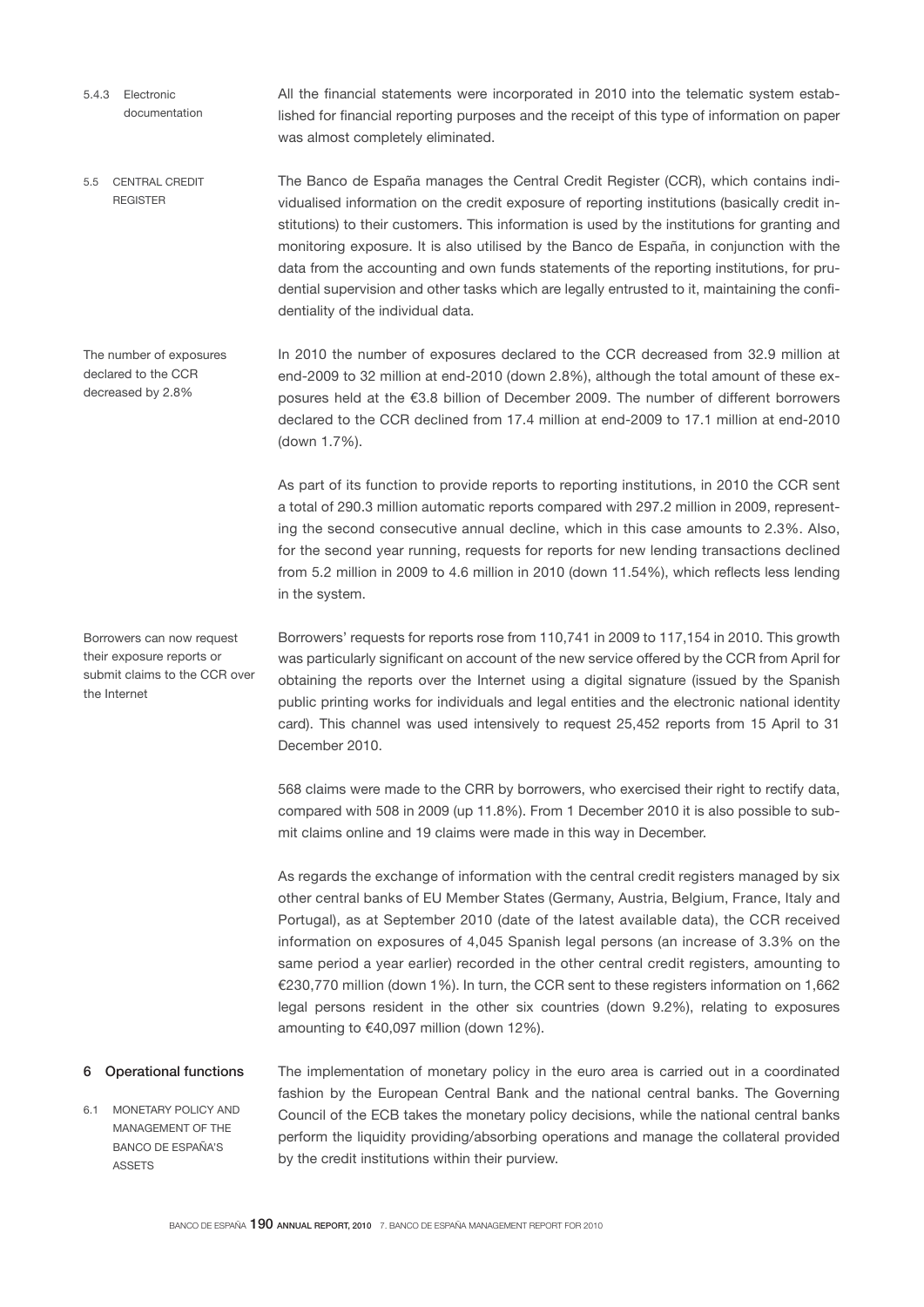As a result of the sovereign debt crisis, the gradual withdrawal of the exceptional measures was delayed

The gradual withdrawal of exceptional measures adopted to address the financial crisis in 2010 was delayed significantly by the sovereign debt crisis which was at its worst in May and November. As a result of the problems observed in May, the Eurosystem implemented the Securities Markets Programme which was a temporary addition to the Covered Bonds Purchase Programme that began in July 2009 and which ended on 1 July 2010. At the end of 2010, the Eurosystem held in total under the two programmes a portfolio of €135 billion, €13 billion of which were managed by the Banco de España.

As in 2009, during 2010 the funding granted by the Eurosystem through its monetary policy operations was higher than credit institutions' liquidity requirements and, consequently, they placed their surplus liquidity in the deposit facility. However, during 2010 the structure of Eurosystem operations showed a notable return to normal: volumes in the main refinancing operations increased and those in longer-term refinancing operations decreased (particularly due to the maturity in June of the one-year refinancing operation) and, finally, use of the deposit facility has declined substantially.

The average liquidity requirements of the euro area as a whole and of Spain performed very similarly, falling by 6.5% and 6.8%, respectively. Spanish institutions continued along the same vein as in the previous two years, increasing their use of Eurosystem funds and acting as net lenders to the rest of the European banking system. Thus, Spanish institutions obtained net funding from the Eurosystem that totalled €96 billion, an increase of 30% with respect to 2009. However, this change was amply offset by the increase in funds delivered through TARGET to the rest of the European system which amounted to €61 billion.

Average gross financing obtained by Spanish institutions from the Eurosystem represented 15% of the total

Once again in 2010 the gross financing obtained by Spanish institutions in Eurosystem liquidity injection operations stood on average at 15% of the total which represents a significant increase from 11.4% in 2009. However, this change in their share of financing was reversed partially in 2010 Q4 and, as a result, stood at 13.2% in December 2010.

In addition to the above-mentioned Eurosystem portfolios, the Banco de España owns a portfolio of euro-denominated fixed-income bonds with an average outstanding balance of €80 billion in 2010. Holdings of foreign currency denominated assets stood on average at \$13 billion. As at 31 December 2010, assets in euro, foreign currency and gold totalled €96 billion.

Throughout 2010 the Banco de España continued to manage part of the ECB's foreign reserves which had an average volume of \$7 billion.

The Spanish system of large-value payments, TARGET2-Banco de España (the Spanish component of TARGET2) operated soundly and stably in 2010, reaching availability of 100%. During the year the system processed more than 7.5 million transactions, remaining flat with respect to 2009, in line with the transactions processed by TARGET2 overall. Transactions amounting to more than €88 billion were settled which is 5% down on the previous year's figures. 6.2 MANAGEMENT OF PAYMENT SYSTEMS TARGET2-Banco de España availability reached 100%

> With regard to retail payments, around 1,590 million transactions, totalling approximately €1.7 billion were processed through the National Electronic Clearing System (SNCE), which is managed by Iberpay, a company owned by the system's participants. The total transactions processed by SNCE recorded a year-on-year growth rate of 2.8%, similar to that in 2009. The amounts processed hardly changed in 2010 and the strong year-on-year decline in 2009 came to a halt.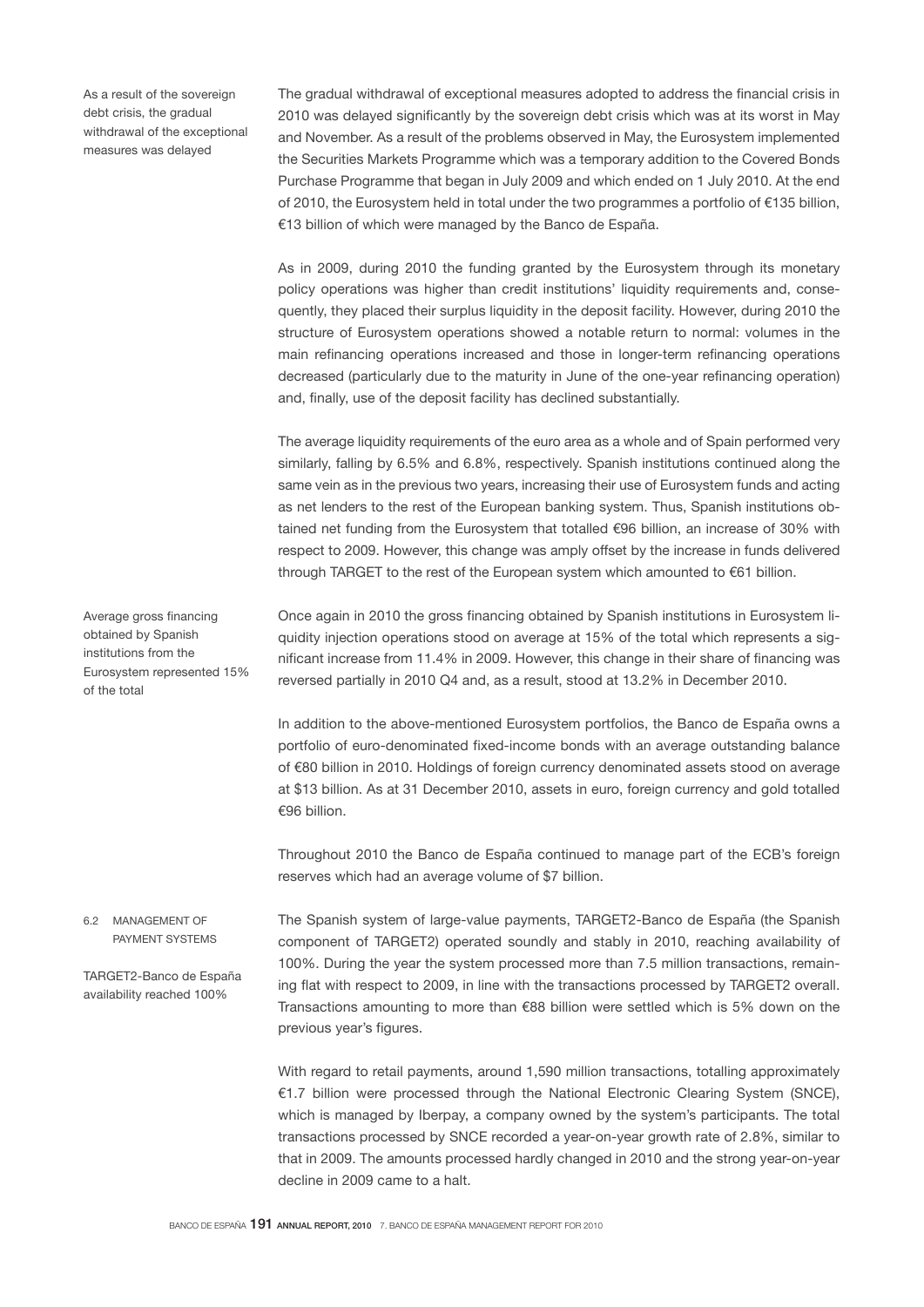SEPA credit transfers from Spain increased significantly As for the adaptation of the Spanish retail payments system to SEPA (the Single Euro Payments Area), noteworthy is the entry into force of *Payment Services Law 16/2009* which together with the incorporation of a set of improvements in the design and processing of SEPA payment instruments contributed to the highly significant growth in the volume of SEPA-compliant credit transfers from Spain. The number of SEPA transactions processed increased four-fold during 2010 (65.7 million transfers compared with 16.8 million in 2009), meaning that the migration rate reached its highest level in November 2010 of around 22%. This figure continued to be considerably higher than the average for Europe as whole.

However, the situation is different for SEPA direct debits. Although practically all Spanish institutions have been able to offer this new Pan-European instrument since November 2010, its use is still very limited.

As for the adaptation of bank payment cards to SEPA, it should be noted that during 2010 the introduction of the international EMV standard in ATMs and POSs was practically completed (100% and 94%, respectively). Approximately 70% of the total number of cards in circulation had migrated to this new technology which is based on the inclusion of a chip. 70% of bank cards already include the new chip

> The Banco de España continued to represent the institutions owning Iberpay, at their request, at STEP2 which is managed by EBA Clearing. Thus, these institutions can exchange SEPA credit transfers with any institution in the single payments area. The transfer operations processed through this "payment gateway" (Iberpay-Banco de España-STEP2) are settled in the accounts that the institutions represented hold in TARGET2-Banco de España. In July 2010 a new "payment gateway" service came into operation for SEPA direct debit transactions.

During 2010 the Banco de España continued to perform its task of oversight of payment systems, with the aim of contributing to their security and efficient operation. The fifth edition of the *Annual Report on Oversight of Payment Systems*<sup>2</sup> was published to provide information on the most notable developments in national payment systems and the oversight activities carried out. 6.2.1 Oversight of payment systems

> TARGET2 and the SNCE are the main payment systems subject to oversight. The oversight tasks of TARGET2 are undertaken jointly with other Eurosystem central banks and are coordinated by the ECB, while the oversight of SNCE is performed by the Banco de España in accordance with the shared criteria and policies set for the whole Eurosystem. In 2010, the Bank began an exercise to evaluate the degree of compliance with the basic oversight principles applicable to the SNCE which will end in 2011 and whose general findings are planned to be published in the *Annual Report on Oversight of Payment Systems*.

In 2010, within the framework of Eurosystem agreements for euro banknote production, the Banco de España was responsible for producing 844 million 50 and 5 euro banknotes (it was responsible for 50 and 20 euro banknotes in 2009). These banknotes were produced following the quality and security standards set by the Governing Council of the ECB. Part of the total amount produced was used to cover domestic requirements, while the remainder was sent to other Eurosystem central banks, according to the agreements and distribution timetables established. Also, the Banco de España received consignments of banknotes of other denominations produced by other Eurosystem members. 6.3 BANKNOTE MANAGEMENT

<sup>2</sup> Available in the "Publications" section of the Banco de España's website at www.bde.es/webbde/en/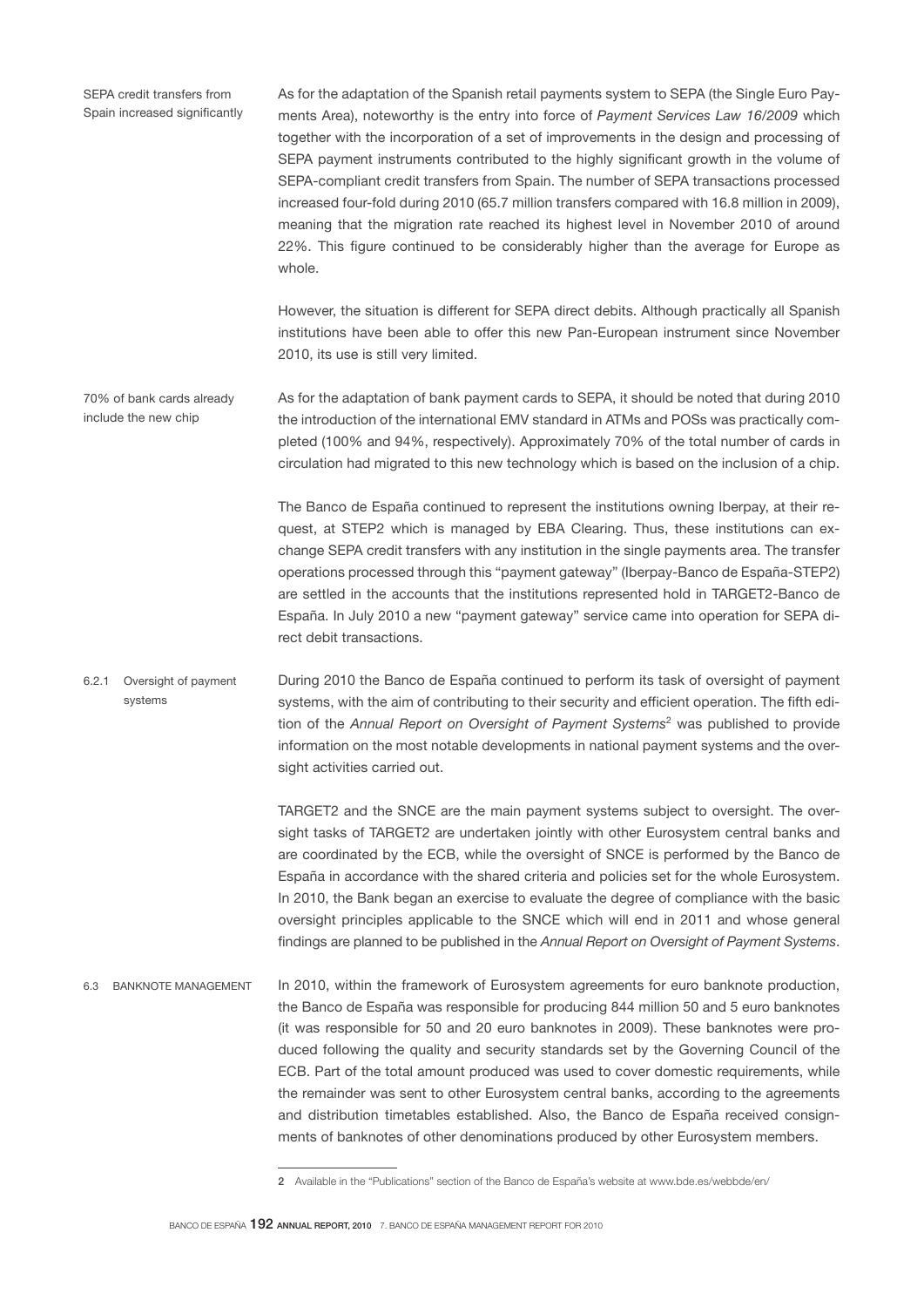In 2010 the Bank received 3,200 million banknotes from credit institutions, 11% more than the previous year's figure. In turn, the Banco de España delivered 3,007 million banknotes to credit institutions, 10.4% more than in 2009. As in previous years, the volume of banknotes received exceeded those withdrawn, resulting in net negative issuance of 5, 10 and 20 euro banknotes. In any event, these figures do not signify a reduction in the number of banknotes in circulation given the sizeable inflows of notes into Spain which are introduced by visitors from other European countries.

In the area of banknote custody and distribution, the Banco de España continued working on the improvement of a system to distribute banknotes and coins flexibly and swiftly, guaranteeing they are available anywhere in Spain in the amounts and with the characteristics required at the lowest possible cost. As a result of close collaboration with the banking industry very particular logistic activities have been managed effectively and safely.

One of the Banco de España's functions is to monitor the quality of cash in circulation by withdrawing counterfeits and maintaining high quality banknotes. In this area, on a daily basis the Bank checks and monitors counterfeits which appear in the market in collaboration with the police and the legal authorities in Spain, the ECB and other central banks that issue euro banknotes and coins. As a result of this coordination, considerable success has been achieved in the fight against counterfeiting by identifying and withholding several consignments of counterfeit banknotes before they were put into circulation. As for the quality and fitness of banknotes in circulation, the Bank continued to analyse and check the banknotes which are withdrawn daily from circulation, destroying those which are damaged and replacing them with new or high-quality used banknotes. More than 3,900 million banknotes were checked and sorted at the Banco de España throughout the year.

The adaptation period for Spain to comply with the rules established by the Eurosystem in the *European framework for euro banknote recirculation* (ECB Decision of 16 September 2010) ended on 31 December 2010. This framework affects all cash handlers and establishes very strict rules for the rigorous monitoring of the authenticity of euro banknotes in circulation and levels of quality and fitness. Consequently, at end-2010, all the banknotes dispensed by Spanish ATMs had been subject to a prior test for genuineness and classified by fitness, according to the rules established, by machines certified by the Bank or that came directly from it. Furthermore, all the banknotes recirculated over the counter had been manually processed by trained professionals or by machines which passed the tests agreed by the Eurosystem. The procedure represents an important guarantee for European citizens as regards the authenticity of euro banknotes in circulation and is a first-rate instrument for preserving and maintaining the public's confidence in euro banknotes.

The Banco de España also has the function, entrusted to it by the Treasury, of putting coins into circulation. In 2010 1,022 million coins were put into circulation and 245 million were withdrawn from circulation, with the result that net issuance grew by 777 million coins to 15,645 million coins at year-end. Also in this area, as with banknotes, important legal provisions were adopted that will strengthen monitoring and checking systems to guarantee the authenticity and the quality of the coins in circulation.

6.4 TRANSACTIONS OF THE FUND FOR THE ACQUISITION OF FINANCIAL ASSETS

In accordance with the corresponding regulations, the Banco de España continued to implement the Fund for the Acquisition of Financial Assets (FAFA), acting as its agent and custodian through the Treasury Special Schemes Support Service. This task includes the management of the cash flows generated by the securities in its portfolio and undertaking

banknotes dispensed by ATMs had been subject to authenticity and quality checks

At end-2010, 100% of the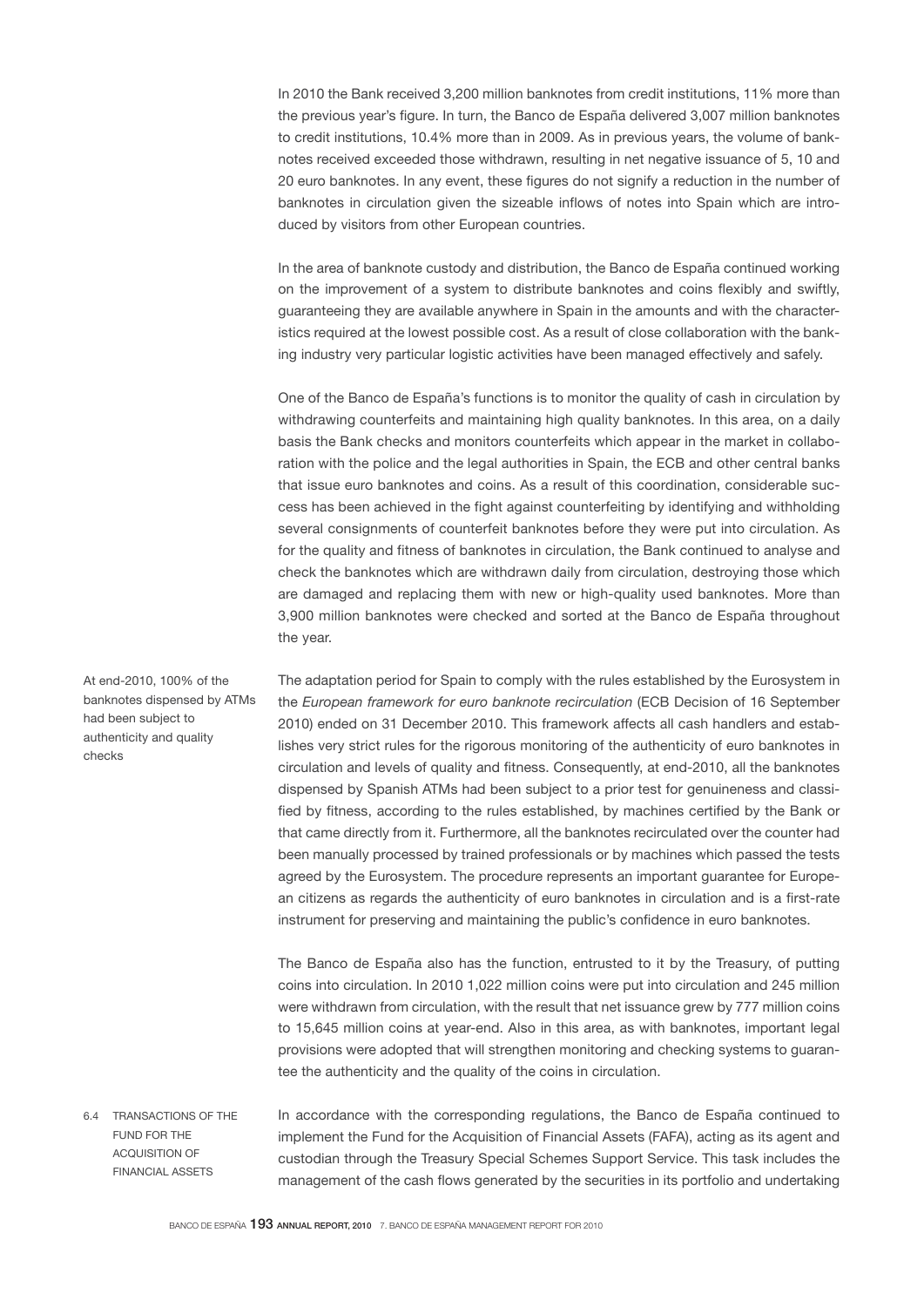the valuation adjustments of assets due to changes in prices, as well as keeping the accounts of transactions and preparing its annual accounts and periodic reports.

In 2010 the repo transactions arranged as a result of the first auction for the acquisition of assets matured and the resulting amount was paid into the Treasury.

The statistical function of the Banco de España is established in its Law of Autonomy and in the National Statistics Plan. The Law of Autonomy provides that the Banco de España shall compile and publish statistics relating to its functions and that it shall assist the ECB in the compilation of the statistical information needed for the fulfilment of the functions of the European System of Central Banks (ESCB). The main statistics compiled by the Banco de España under the Law of Autonomy relate to financial institutions and markets and to interest rates. The statistics compiled under the current Plan are the Balance of Payments and the International Investment Position, the Financial Accounts of the Spanish Economy, the Survey of Household Finances, and Public Debt, according to the Excessive Deficit Protocol (EDP). 7 The statistical function of the Banco de España

> In addition, the Banco de España, through its Central Balance Sheet Data Office, compiles information on the balance sheet position and the results of non-financial corporations, using questionnaires completed voluntarily by the reporting firms, and on the annual accounts filed by non-financial corporations at the Mercantile Registries. All these statistics are published in the Boletín Estadístico, in monographic publications and on the Banco de España's website.

> Apart from compiling and disseminating the above-mentioned statistics, the Bank also uses statistics produced by other Spanish agencies and supervisors (INE, IGAE, ministries, CNMV, DGSFP, etc.) and by international organisations as a source for another area of statistical work that it makes available to its own analysts and to the general public. Moreover, Banco de España representatives take an active part in international statistical fora (within the ESCB, the European Commission through Eurostat, the European Committee of Central Balance Sheet Data Offices, the IMF, BIS, OECD, etc.). The Bank also maintains databases that permit analysis of the evolution of the variables for which data are collected.

- During 2010 the statistics were updated and disseminated along with the corresponding methodological notes and notes on changes, in accordance with the calendar which is kept up to date on the Banco de España's website. The most notable elements of the other work undertaken by the Banco de España are mentioned below. 7.1 MAIN CHANGES INTRODUCED IN 2010
- The Bank began to compile and send statistics to the ECB under the latter's new requirements on credit institutions' financial returns, securitisation operations and interest rates applied to customers, which is detailed in Circulars 1/2010 and 2/2010, both of 27 January 2010. Also in accordance with the ECB's guidelines, the Bank began to compile new statistics on financial vehicle corporations. Furthermore, work began within the framework of the ESCB to provide information security by security on the financial assets in the form of marketable securities held by resident sectors and the time series for the Bank Lending Survey began to be disseminated on the Banco de España's website. 7.1.1 Monetary and financial statistics
- During 2010 work continued on adapting the information system on cross-border economic transactions to Regulation 924/2009 on cross-border transactions and to the sixth edition of the Balance of Payments and International Investment Position Manual, which was completed and published by the IMF in 2009. Accordingly, the information requirements were determined by the ECB and Eurostat. Similarly, a European procedure for the 7.2 BALANCE OF PAYMENTS AND INTERNATIONAL INVESTMENT POSITION **STATISTICS**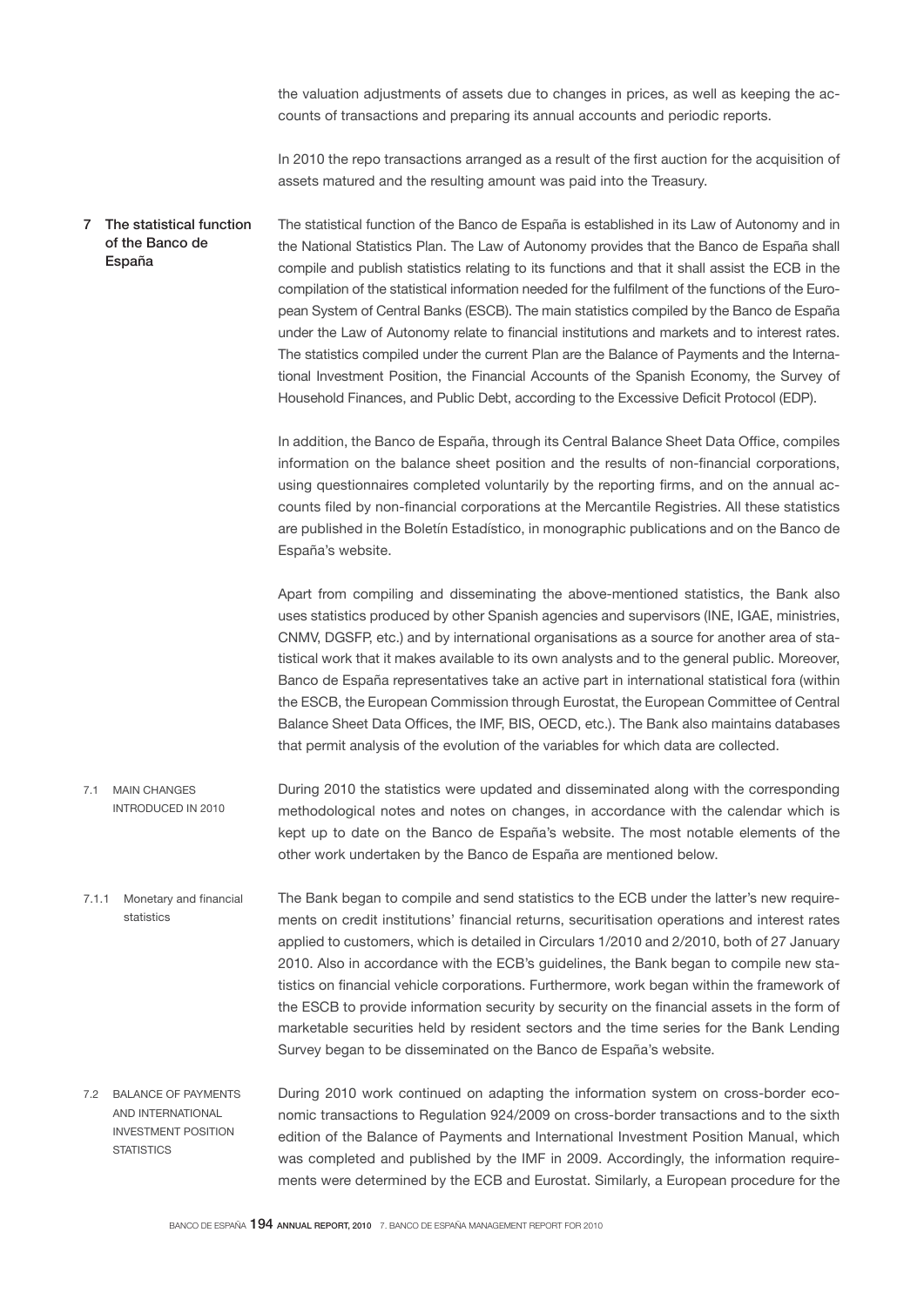exchange of information on intra-European investment came into operation which represents the first practical experience in the area of the systematic regular exchange of information on specific cross-border operations.

- 2010 saw the completion of the work to adapt the various products of the Central Balance Sheet Data Office to the Spanish National Classification of Economic Activities (CNAE-2009). This new classification was included in the data contributed to the European database BACH (Bank for the Account of Companies Harmonised), which was also provided for the first time with the information of small companies which filed their data at the Mercantile Registries. notably increasing the coverage of Spain. Lastly, following the line adopted in previous years to increase the dissemination of its products and to facilitate electronic access to corporations and users in 2010 all its publications were disseminated via the Internet. 7.3 BALANCE SHEET POSITION AND RESULTS OF NON-FINANCIAL CORPORATIONS ACCORDING TO THE CENTRAL BALANCE SHEET DATA OFFICE
- In addition to the improvements in the infrastructure for collecting, exchanging and accessing statistical information (which are partly related to the projects mentioned in previous sections), work continued in this area to provide data collection procedures by electronic means, with the introduction of a new Internet application for receiving information from corporations and individuals and with the inclusion of these procedures in the Banco de España's Virtual Office. 7.4 WORK RELATING TO THE COLLECTION, MANAGEMENT AND DISSEMINATION OF STATISTICAL INFORMATION
- The most important challenge in 2010 for the Claims Service was the need to handle the drastic rise in the volume of claims in the two previous years. 8 Claims Service

Consequently, the Claims Service was compelled to introduce new working and organisational methods in order to maximise its resources and boost efficiency.

The data on the Claims Service's activity during 2010 show that it has continued to grow, albeit more smoothly than in previous years (more detailed information is provided in the Claims Service's annual report). For instance, during 2010 the number of written claims received rose by approximately 7% with respect to the previous year. Similarly, the number of claims resolved increased by around 11% over 2009. Growth of the Claims Service's activity continued but more smoothly

In 2010 signed reports totalled 4,865, up 4% on 2009.

The Service's activity in the area of enquiries decreased in comparison with 2009 since 3,394 queries were submitted electronically, 1,443 fewer than in the previous year.

Notable in raising the Service's external profile at European level was its participation in the two annual meetings of FIN-NET, the European network for settling cross-border financial disputes out of court in the European Union, of which Spain is a founder member.

Similarly, the Claims Service participated actively in the conferences and seminars given to employees of Municipal Offices for Consumer Affairs under the Financial Education Plan 2008-2012 (see Section 9.2.2), implemented jointly by the Banco de España and the National Securities Market Commission (other institutions such as the Directorate General of Insurance and Pension Funds, the Ministry of Education and the National Consumer Affairs Institute, among others, have become involved).

As a public agency, the Banco de España has the obligation of accountability vis-à-vis the general public, although in the case of the Bank a balance must be struck between this obligation and the need for confidentiality, a key element in performing its duties as finan-9 External communication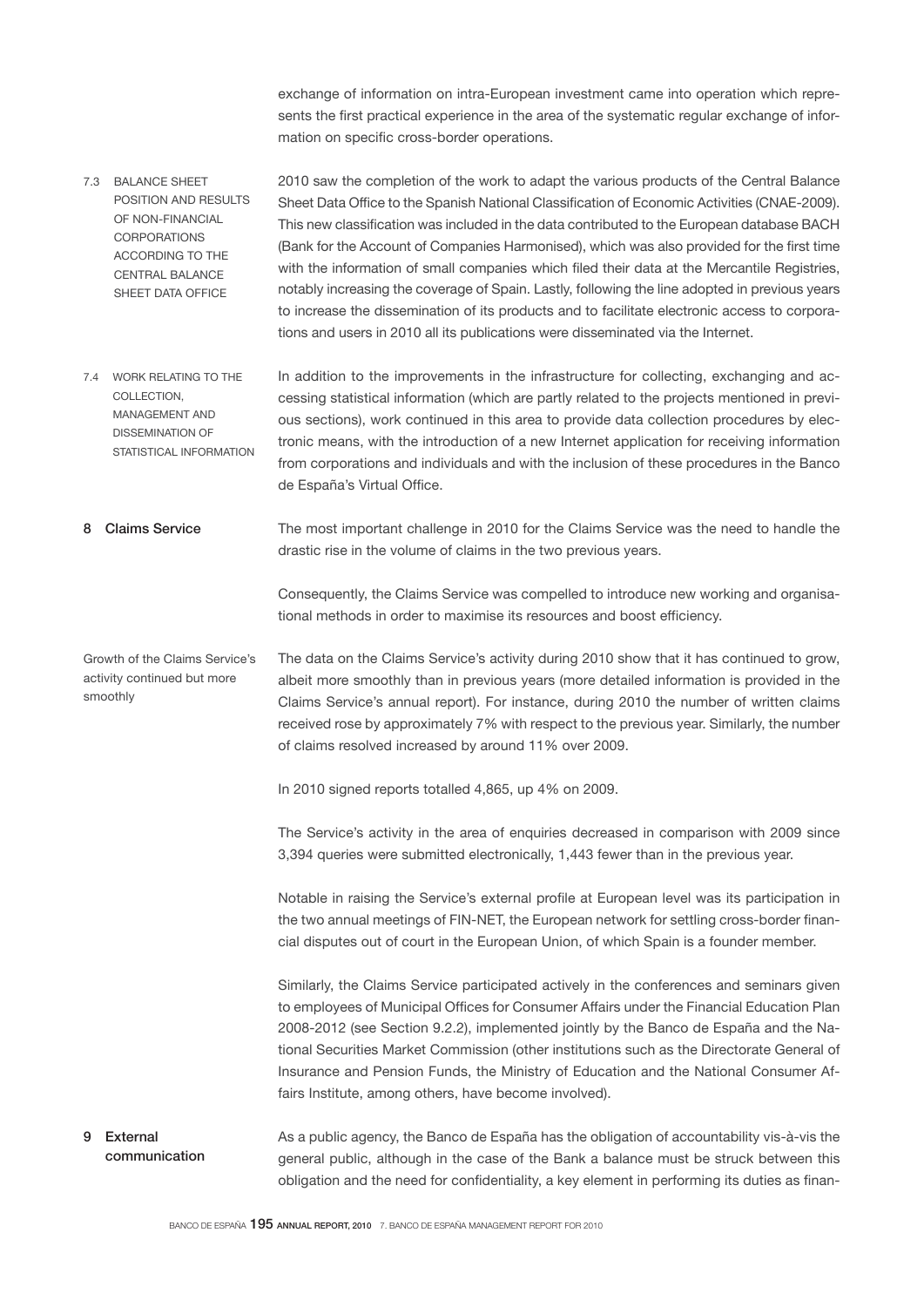cial system supervisor. The communication policy of the Banco de España has a twofold objective: to improve knowledge about the Bank's functions and actions and to contribute to the confidence of citizens in the financial system. The need to strengthen confidence in the financial system has become particularly important in the context of the current financial crisis and, consequently, transparency about the situation of the banking system has been constant in all the communication activities performed by the Bank in 2010.

9.1 MEDIA RELATIONS

Media relations focused on the crisis and the restructuring of the financial system

During 2010, the Bank's relations with the media focused on the international financial crisis and the restructuring of Spain's financial system. For instance, most of the public speeches by the Bank's management during this period addressed the economic outlook and the reform of the banking system. The challenges facing the financial system also gave rise to the vast majority of requests for information received and were present in many of the Bank's publications.

In addition to the usual informative meetings to disseminate the work of the Bank's various departments, worth noting was the media coverage of the results of the stress testing of credit institutions and of the information on the savings banks restructuring process. The presentation of the financial education website www.finanzasparatodos.es ("finance for everyone") (see Section 9.2.2) in May, the award ceremony of the Bernácer prize in June and that of the King Juan Carlos economics prize in November were also widely reported in the media.

Requests for interviews from foreign media grew by 70% with respect to 2009

Following the previous year's trend, in 2010 a high number of requests for interviews were made by foreign media, which as described above, centred on the consequences of the crisis for the Spanish financial system. Overall, various representatives of the Bank gave around 30 interviews (a third more than in the previous year), most of them to foreign media. The reform of the banking system stimulated the interest of the international specialist press, which resulted in a rise of 70% in requests for interviews from foreign media with respect to 2009. As has become customary, approximately a quarter of the interviews given in this period came within the Bank's branch network-based communication plan, the purpose of which is to acquaint local and regional media with the Banco de España's activities.

Nonetheless, as in previous years, the main channel for communicating the Bank's viewpoint regarding the economic situation and the financial system was its regular publications, such as the *Annual Report*, the *Economic Bulletin* and the *Financial Stability Report*, and the public speeches made by its management. In addition to the Governor's regular appearances before Parliament (in June, to present the *Annual Report*, and in October, before the Parliamentary Budget Committee and in November, before the Senate Budget Committee), the Deputy Governor, as Chairman of the Governing Committee of the FROB, appeared before Parliament in June, September and December to report in camera on the FROB's action to date. In addition to these appearances, members of the Bank's governing bodies participated in more than 40 domestic and international fora.

As a result of the Banco de España's commitment to offer direct information to the public, its most important communication channel in terms of speed, efficiency and cost, is its website. 9.2 INSTITUTIONAL COMMUNICATION PROGRAMME

9.2.1 Information to the public

The website received 2.7 million visitors, 12.5% up on 2009

The access statistics corroborate the importance of the website. In 2010 there were 2.7 million visitors in total compared with 2.4 million in the previous year, up 12.5% on the previous year. The number of pages visited by users exceeded 25 million, as against 23 million in 2009, representing an increase of 8%.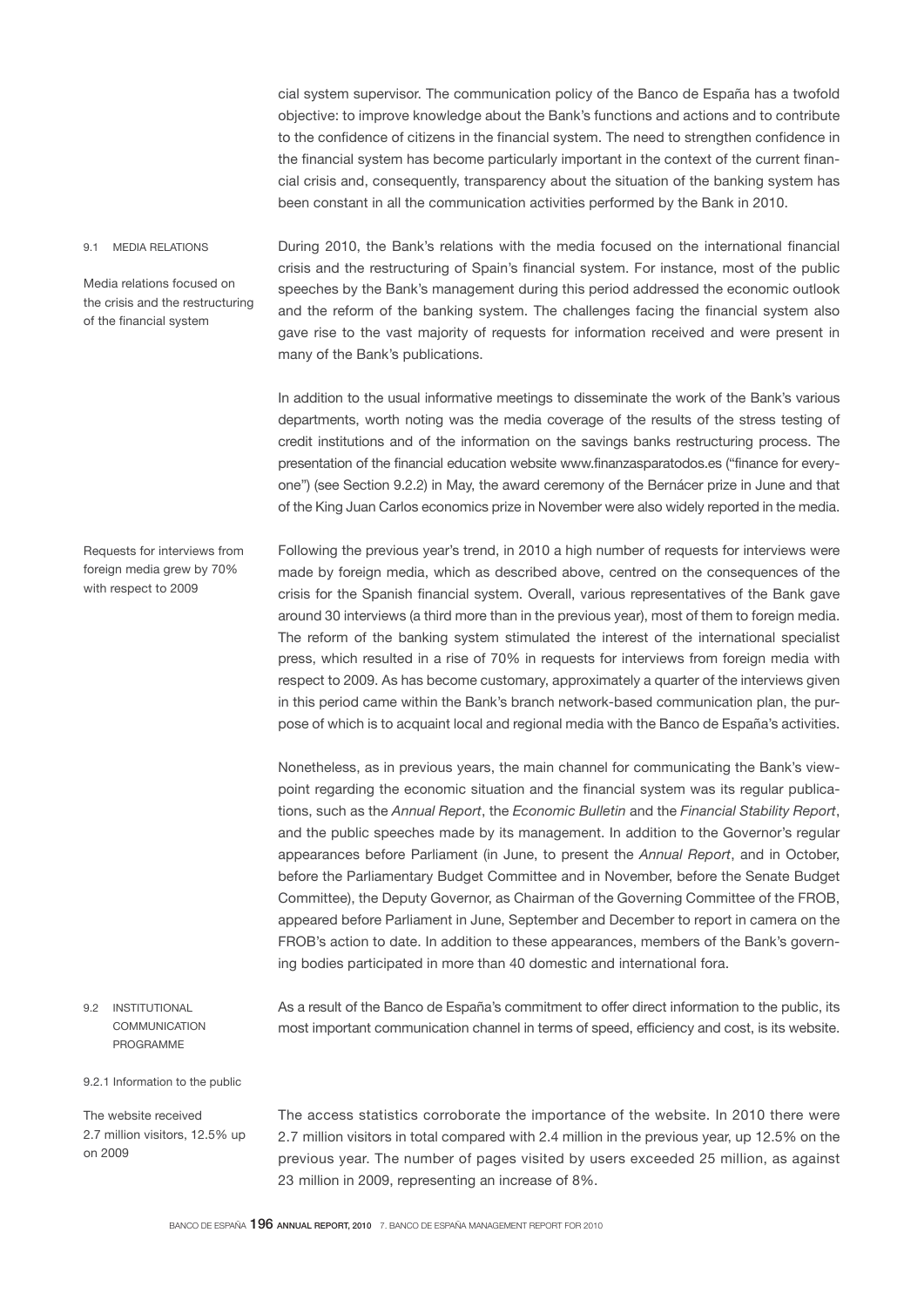In 2010 the process of translating the website into English was completed in order to satisfy the growing demand for information from international users. In addition, more than 200 projects relating to architecture, the enlargement or improvement of content were undertaken for a website comprising more than 2,000 pages and 20,000 files.

Together with the website, the Banco de España has made available to users several portals which are aimed at covering the specific information needs of certain segments. Noteworthy among these Portals is the Bank Customer's Portal, which was visited by more than 500,000 users, and the content included in the Educational Portal created in 2010, which recorded more than 84,000 visitors.

Also noteworthy is the role played by the Virtual Office, opened in January 2010, which has enabled members of the public, corporations, financial institutions and general government to perform administrative procedures and submit queries electronically to the Banco de España. In its first year of existence it was visited by 89,000 users and the most frequently requested administrative procedure was the "Request for reports on exposures from the Central Credit Register by borrowers".

The Bank handled more than 53,000 queries from members of the public and corporations In 2010 the Banco de España handled 53,658 requests from corporations and members of the public from various specialised information points. Noteworthy, in terms of volume, were the 31,627 enquiries received from the public by the Claims Service about several aspects of their relationship with banks. In turn, the Bank Customer's Portal processed 5,100 requests and the Statistical Information Service responded to around 11,000. The most commonly requested information related to financial statistics (institutions and markets) followed by interest and exchange rates.

In line with the Banco de España's wish to make itself better known to different social groups, last year it distributed 31,000 copies of informative materials and 15,000 units of informative and educational products of the Eurosystem and of the European Commission. These items were distributed by post and during guided visits of the Bank. Furthermore, there were more than 36,000 downloads from the Educational Portal of various educational materials (brochures, presentations and videos).

The Bank has a policy of multilingual presentation of the materials which, since they are addressed to the residents of regions with co-official languages, require translation and it actively participates in the translation into these languages of materials which are produced by the Eurosystem for the general public.

## 9.2.2 Educational initiatives

The Financial Education Plan implemented the portal www. finanzasparatodos.es and a pilot programme of classes in Compulsory Secondary Education

The Financial Education Plan is a joint project of the Spanish National Securities Market Commission and the Banco de España, which aims to improve the financial education of current and future users of financial services. For this purpose, in 2010 two of the Plan's more far-reaching initiatives were implemented: the portal www.finanzasparatodos.es ("finance for everyone") and the pilot programme to provide financial education in Compulsory Secondary Education.

The portal, which was presented in May, includes basic practical advice, tools and other means for managing personal finances. Since its launch until year-end, more than 1,046,051 pages were visited. The website also contains resources and games for young people, and educational guides can be downloaded.

In this academic year, in collaboration with the Ministry of Education, the Bank introduced a pilot programme to familiarise secondary school students with financial culture. More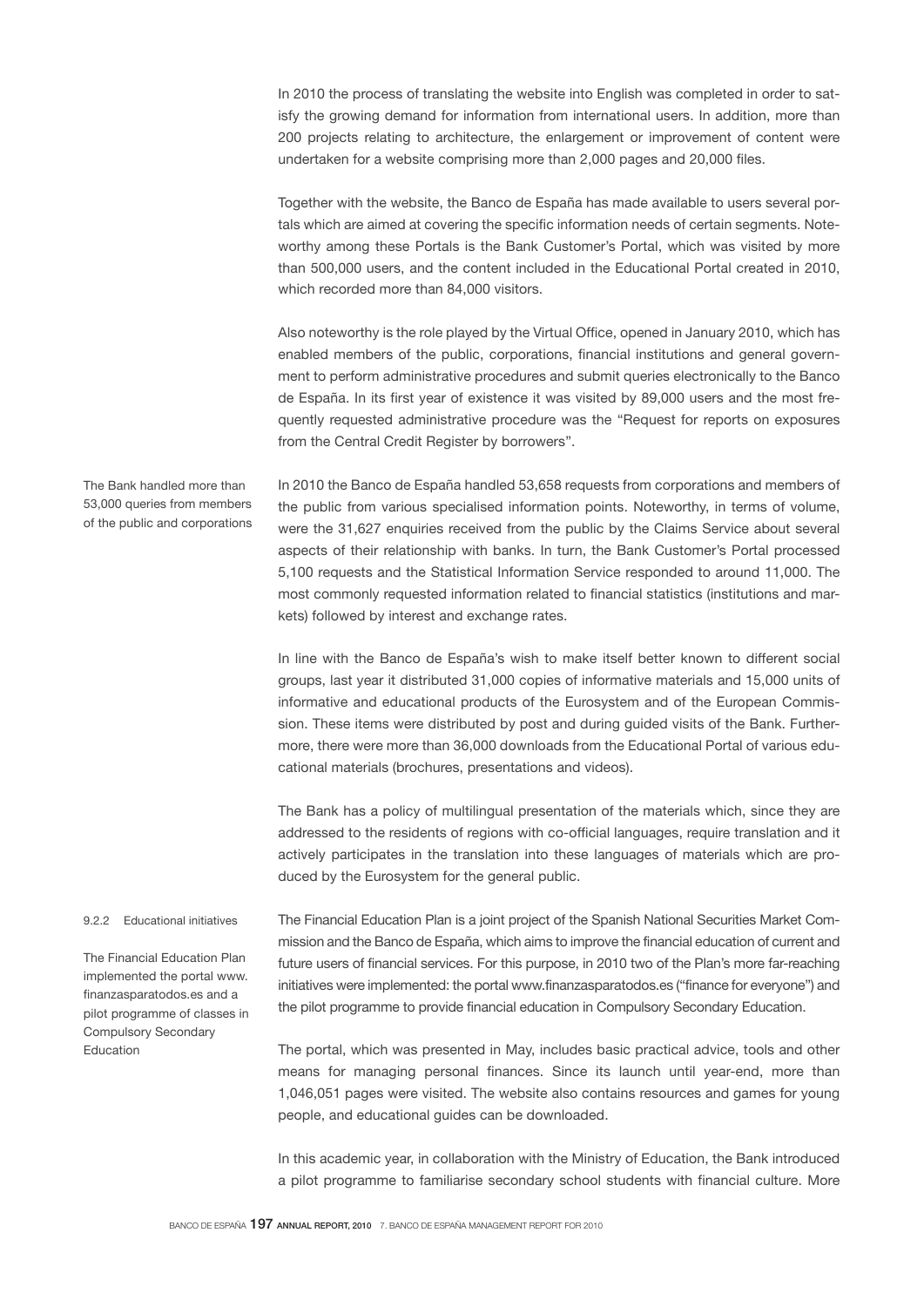than 2,600 students in the third year of Compulsory Secondary Education from 32 schools throughout Spain took part in this programme. Once the results have been analysed, the initiative will cover all 15 year old students.

Additionally, in 2010 the Banco de España participated regularly in educational fora organised by universities and other academic bodies.

During its fifth year of existence, the Virtual Classroom, an educational portal for young people to foster knowledge of the Banco de España and spread awareness of its mission to guarantee the stability of prices, payments and the financial system, became established as a learning tool for the educational community. This is clear from the fact that 270,000 portal pages were consulted by over 61,000 visitors during 2010.

The Competition for Schools organised by the Banco de España for upper-level secondary and middle-level vocational training students is an educational instrument which fosters excellence and the entrepreneurial spirit of students and has aroused growing interest among schools since it was created. The 4th Competition for Schools, held in the 2009- 2010 academic year, merited the participation of 2,430 students from 486 schools, which is considerably higher than the figures for last year when 1,716 students from 214 teams competed.

The 4th Competition for Schools (dedicated to financial stability), in which 486 teams from public and private schools throughout Spain took part, was divided into a first general qualifying round and a second round consisting of a written contribution based on the theme "Financial stability: a task for all". The winner was the Camilo José Cela Secondary School located in Pozuelo de Alarcón (Madrid). The diploma and prize (eight laptop computers) were awarded at a ceremony presided by the Deputy Governor of the Banco de España.

The Educational Corner, the section of the Educational Portal on the Banco de España's website for primary school teachers and students, permits the downloading of educational support materials and provides supplementary activities for the students to do in class or at home. These materials include, most notably, "The Safe", a game for use in the classrooms of upper primary school students, which aims to promote basic knowledge about the euro, the Banco de España and the ECB through a game in which students and their teacher represent different agents in the real financial economy. The teams of students face situations, questions and problems which they must resolve with the help of background information cards which can be acquired from other teams in a sort of information market. Each question is resolved with a transaction involving euro banknotes and, consequently, the game includes specimen euro banknotes enabling students to handle them and identify their characteristics and security features. In 2010, 440 schools requested the Bank to send this game to them.

The Banco de España provides for institutional and educational visits to its headquarters in Madrid and to its branches. In 2010 it welcomed more than 4,900 visitors compared with 2,500 visitors in 2009. Furthermore, at the end of 2010 volunteers from the Sports and Cultural Club of Banco de España Employees began to help with the guided visits.

In 2010, the Banco de España carried out communication activities as a member of the ESCB. In addition to helping to define and implement the Eurosystem's communication strategy through its participation in the Eurosystem and ESCB Communications Commit-9.2.3 Institutional relations with the European Central Bank

A total of 2,430 students participated in the 4th Competition for Schools organised by the Banco de España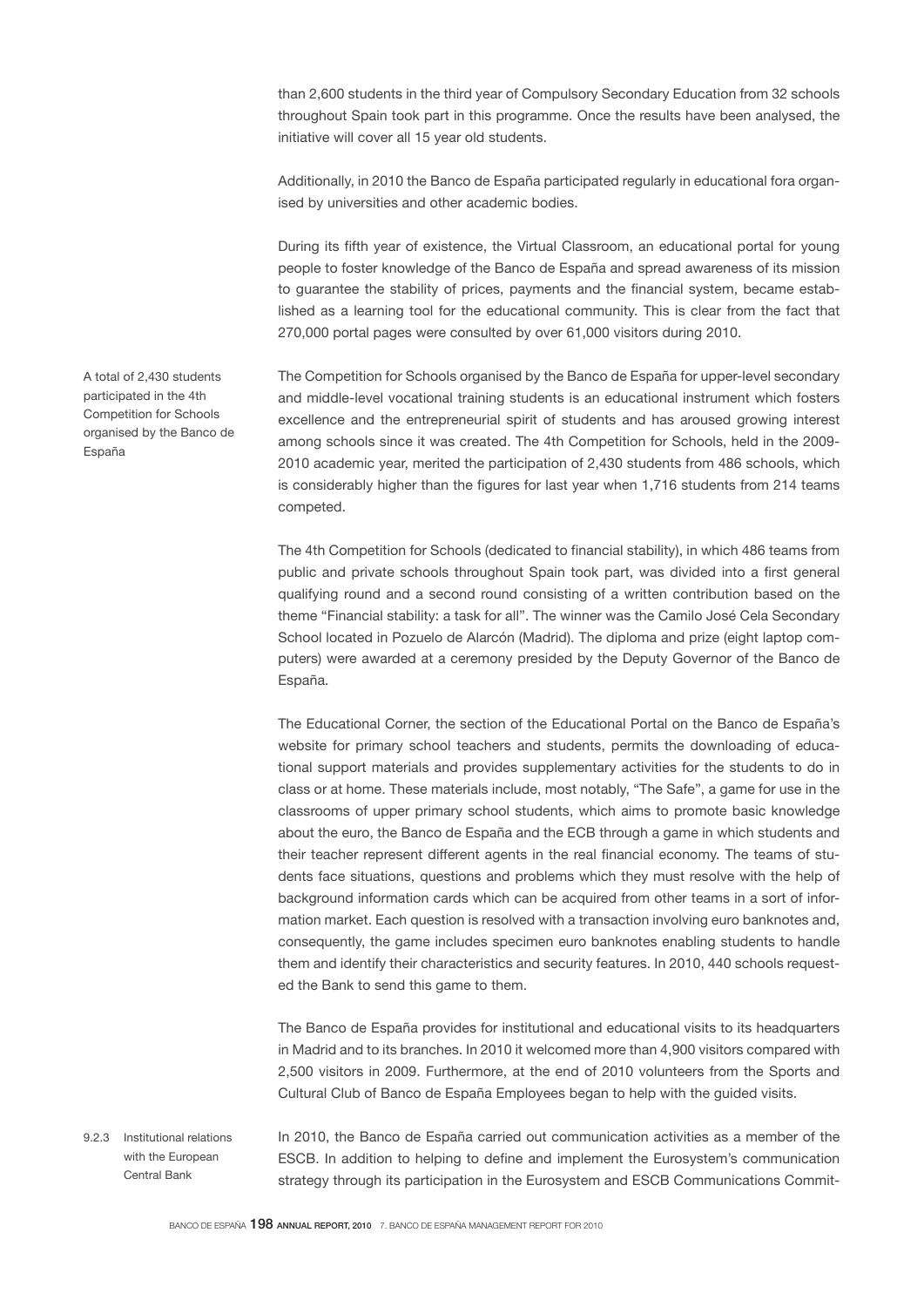tee and to publishing ECB press releases and communications on its website, the Communication Department carried out various initiatives under the Eurosystem communication plan, notably including the visit of Spanish media to the ECB, the updating of information materials, in particular, those on euro banknotes and the preparation of interactive educational materials and of a competition on price stability for upper secondary school students.

- As at 31 December 2010, the Banco de España's headcount amounted to 2,709 employees, the lowest figure in the last five years. 10 Internal organisation and administration
- This decrease was due especially to the retirement of an exceptionally high number of employees (145 in total) which represent 6% of the headcount. This was partly on account of changes in the legislation governing retirement in Spain and partly on account of a large group of employees reaching retirement age in 2010. 10.1 HUMAN RESOURCES AND ORGANISATION

As for the breakdown of headcount, the number of more highly qualified employees continued to increase and reached approximately 60% of the total, while the number of less qualified employees continued to contract (currently 7.3% of the total). Headcount decreased to 2,709 employees

> Under the internal mobility project introduced in 2007 to facilitate the professional development of employees, 222 employees changed job in 2010, 9% of headcount compared with 8% in 2009. Similarly, 30 positions of responsibility were filled internally as opposed to only two which were filled externally through a competitive examination.

Also as a result of active policies for equal opportunities, the proportion of females in the workforce grew again with respect to the previous year and currently stands at slightly more than 40%. Females accounted for more than 40% of the workforce

> In the area of in-house training, the Executive Commission approved the 2010-2013 four-year Training Plan, which includes different types of programmes. These will focus particularly on technical training, which will be organised into seven schools of technical knowledge.

In 2010, the number of hours of training given amounted to 143,099 in total, which represents an average of 51 hours per employee and a total of 5,074 places were taken up on training courses, following the same trend as in the previous year. 68% of the workforce attended a training course in 2010 and 197 employees attended international courses. 99 employees from other central banks and international bodies participated in Banco de España training courses. 68% of the workforce attended a training course in 2010

> During 2010 27 selection processes for permanent posts were organised, 15 internal processes and 12 external ones, involving 417 and 9,382 applicants, respectively. These posts were filled successfully.

> Furthermore, 202 individuals were selected to fill temporary posts in order to cover staffing needs arising from Eurosystem projects and short-term absences, up to the legally permitted coverage levels.

> As in past years, in order to contribute to the practical training of university students, the Bank continued the previous trend of welcoming in each academic year a representative number of suitable university students who wish to gain practical working experience in the financial sector (in total, there were 61 grant-holders in different areas of the Bank).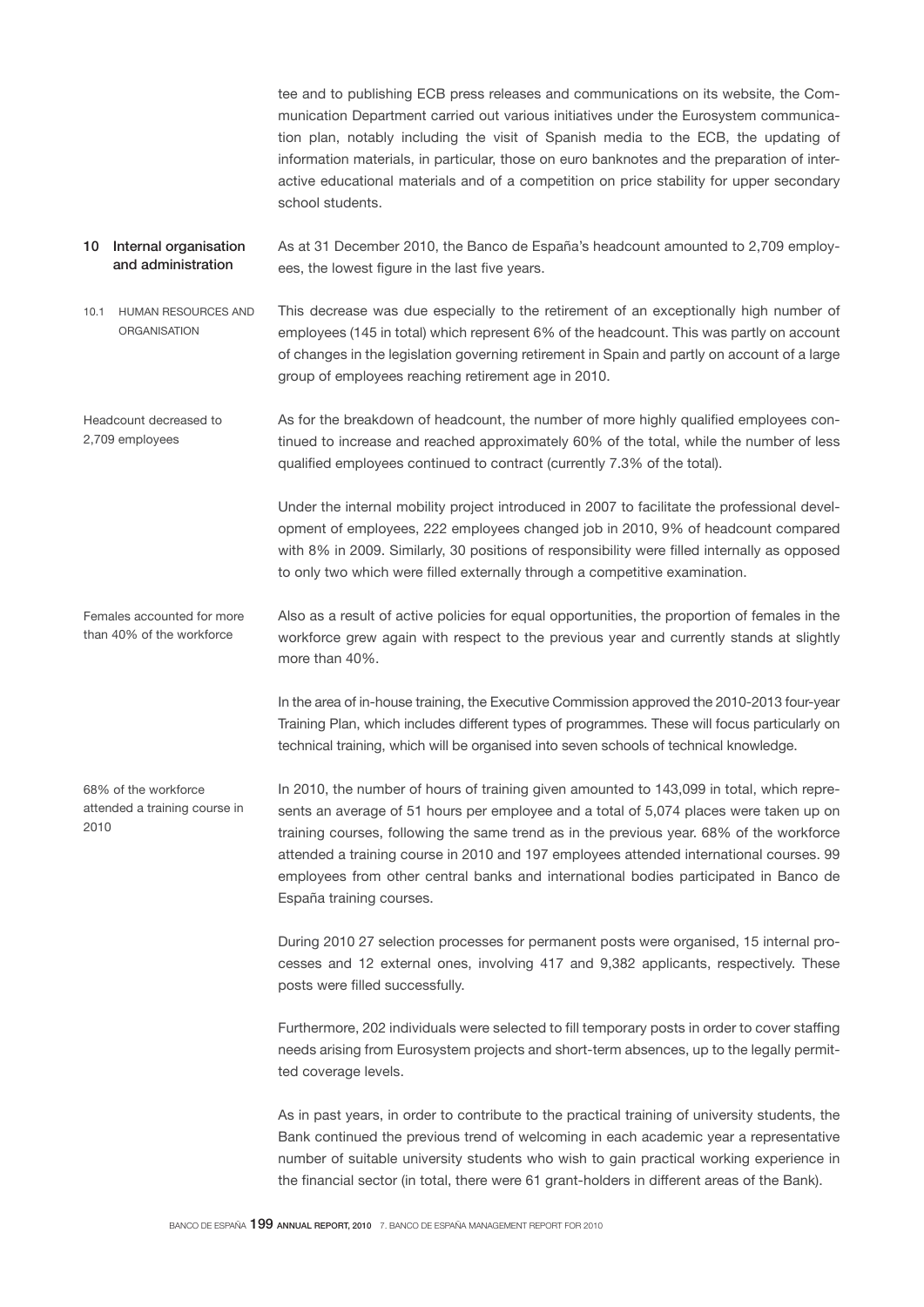Last year was particularly significant because of the wage cut introduced by *Royal Decree-Law 8/2010 of 20 May 2010, adopting extraordinary budget-deficit-reduction measures*.

The Banco de España applied the corresponding reduction to employee remuneration in line with the provisions of the above-mentioned Royal Decree-Law through an agreement with the staff trade union representatives.

As part of the reorganisation of the Directorate General Services, the Procurement and General Services Department assumed the functions of the Maintenance, Construction, and Security Services, in order to optimise resources. 10.2 PROCUREMENT AND GENERAL SERVICES

> In the area of procurement the Annual Plan approved for 2010 was fully complied with and a total of 191 procurement processes were transacted. Furthermore, 204 contracts were extended and prices were renegotiated leading to a considerable reduction in costs.

> From the standpoint of joint Eurosystem procurement, the Banco de España participated actively in the work of the Eurosystem Procurement Coordination Office, it was involved in two working groups and five joint tenders, and eleven new documents on good procurement practices were drawn up.

> The activity of the Maintenance and Works Service during 2010 addressed the improvement in the reliability of facilities, greater energy efficiency and the removal of architectural barriers as well as recovering space at the Cibeles premises.

Noteworthy in the branch network were the following:

- Overhaul of cash handling rooms at the Zaragoza branch.
- Renovation of electromechanical installations in Zaragoza and Bilbao.
- Updating and extension of the fire-prevention system in Seville and of the airconditioning system in Valencia.
- Also, the Plan to Improve Security and Video Surveillance Systems began and will continue in 2011.

In 2010 the Information Systems Department was reorganised and the number of divisions and units was reduced to increase efficiency and improve system availability, in line with the shared target of the whole Directorate General Services. 10.3 INFORMATION SYSTEMS

> Developments regarding Eurosystem projects, apart from those described in section 2 in relation to TARGET2-Securities, were as follows:

- MOP (Market Operations Platform): an agreement was reached between the central banks of France, Spain, Italy and Germany and the ECB to develop the project and subsequently supply the service to the Eurosystem. The Banco de España and the Bank of France will lead the project and will host the development and production systems.
- Eurosystem Public Key Infrastructure (ESCB-PKI): as a result of the reorganisation of the IAM (Identity and Access Management) project, the Banco de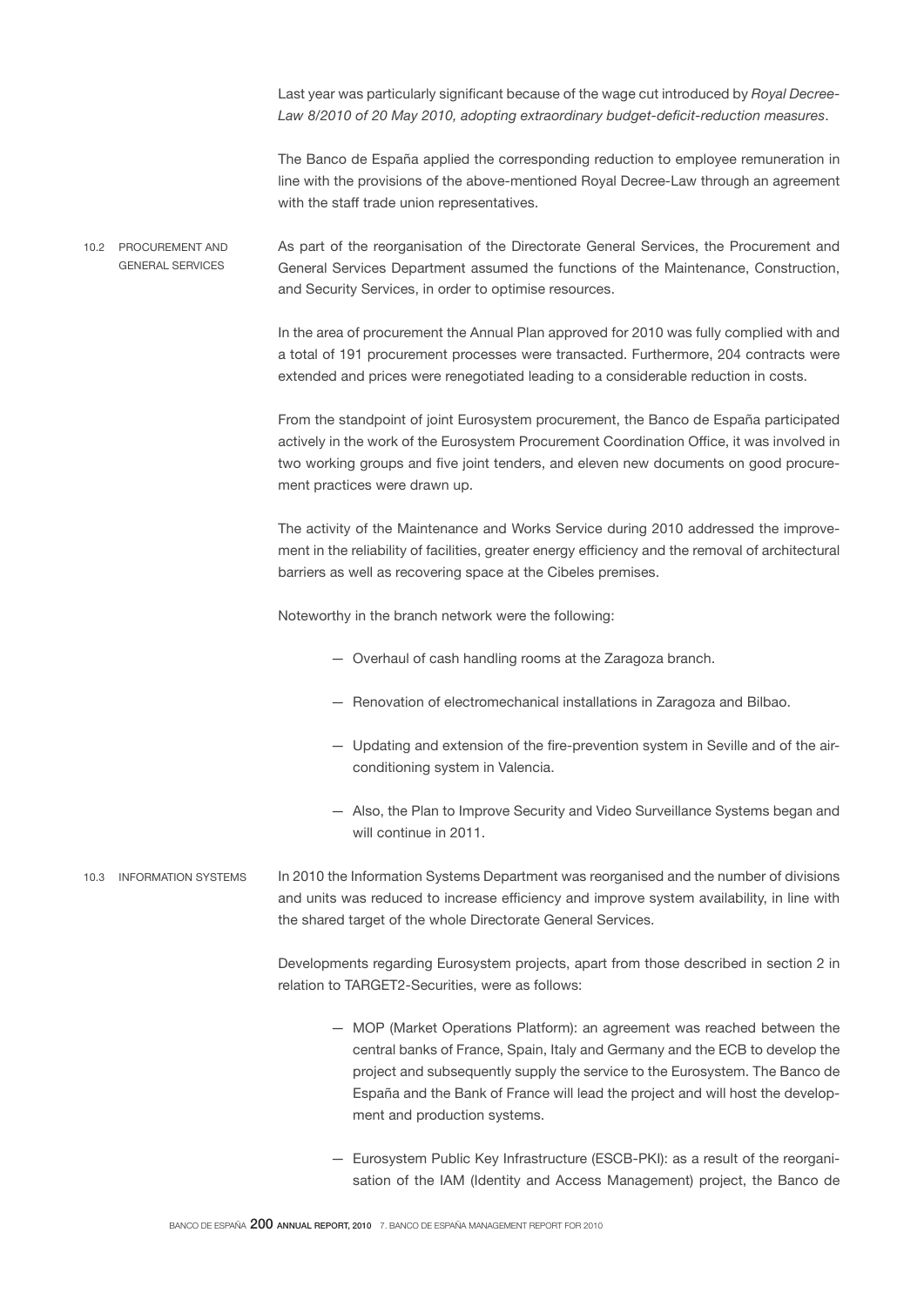España will undertake this project on its own (making it the first service that it will provide to the Eurosystem as a supplier) and it should be in operation in September 2011.

— ESCB Mail Program: this project which is led by the Banco de España, is geared at providing a new mail infrastructure which will permit the secure exchange of messages between ESCB members. Part of the work was undertaken in 2010, in collaboration with the Bundesbank and the Bank of Italy, including the replacement of the CebaMail mail system by another system with new technology called ESCBMail.

As for operational applications, noteworthy was the introduction of the CDI system to manage banknote cash transactions. Once it had been implemented and brought on stream, work commenced on a new system to handle cash deposits and withdrawals both of banknotes and coins in accordance with international standards.

The most salient actions in respect of IT infrastructures are as follows:

- Creation of two new devices for the telematic exchange of information with external institutions: the automated exchange of operations (ITO) and the exchange of files via the Internet (ITW), which open up new possibilities and are more flexible.
- Signing of two major strategic agreements:
	- Four-year agreement to cover the capacity requirements of the central computers and their maintenance as well as the software licenses required.
	- Software license and maintenance agreement for 2011-2013.
- Updating of security rules. Three new internal regulations were published.
- Completion of the work to increase the connection speed between branches and Madrid and the installation of alarm systems linking branches to police stations.
- Commencement of a project to modernise the telephone system which will introduce IP-based voice technology (or IP telephony), unifying the voice and data networks and improving the availability of the service in case of a disaster.

In the area of business continuity, a new room was equipped exclusively for restarting the most critical business processes in crisis situations. Due to this new room, it was possible to perform the restarting exercises for the first time under real working conditions, as recommended by best practices. Likewise, a tool to automate communications for crisis situations was used for the first time.

During 2010 initiatives continued to be implemented in the form of projects relating to electronic administration and the modernisation of documentation processing. 10.4 CORPORATE DOCUMENT POLICY

On 1 January the Banco de España's Virtual Office came into operation. The Virtual Office is the website available to members of the public who wish to deal with the Bank elec-On 1 January the Virtual Office came into operation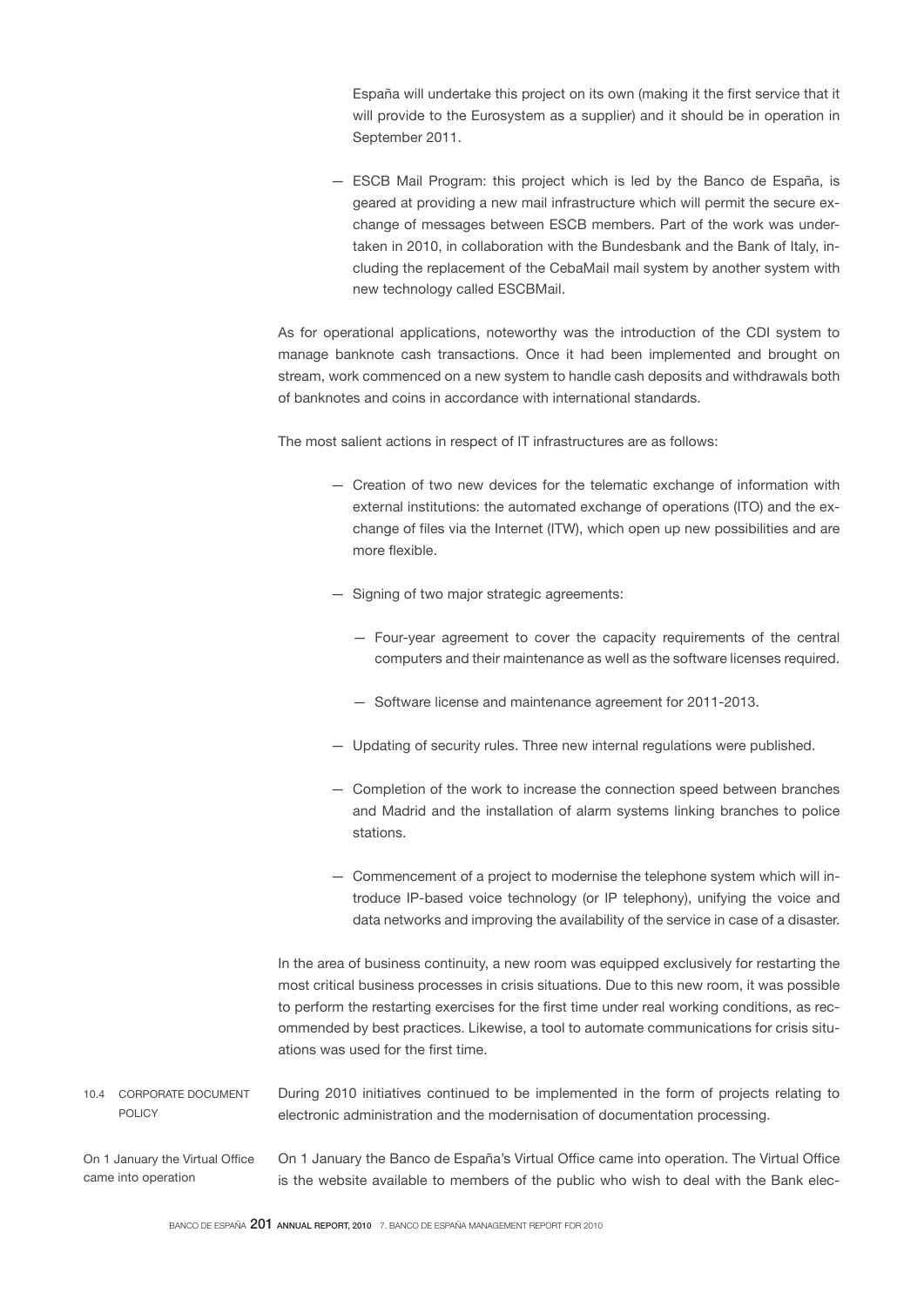tronically. During 2010 information on 34 processes and services was published on this website with descriptions tailored to target audiences, along with the related technical specifications and regulations. More than 97,000 members of the public used this service to perform administrative procedures and the Bank answered their questions through the queries mailbox.

Following the Virtual Office, the next step in implementing the electronic administration model is bringing the Electronic Register into operation. For this purpose, in 2010 the necessary efforts were made to standardise the prior physical registration processes required: a Single General Register system was created at the Banco de España, the corresponding regulations were enacted (Internal General Register Circular 2/2010 of 22 December 2010) and a computer application was installed which ensures full integration of the recording of entries in the register in Madrid and at the branches. The foregoing will make it possible to address the electronic register project in 2011, which represents a direct improvement to the services provided to the public and which, internally, also simplifies and streamlines management and strengthens the monitoring of the registration processes and their legal certainty.

Also, in order to modernise the filing of documentation, an ambitious project was undertaken to re-organise and optimise storage space in the Archives which freed up 12,400m of shelves (part of the space recovered will be used for offices), the Bank's collections were reorganised and a computer program was installed to locate and monitor them.

As for the Bank's historical, art and document collections, particular attention was paid to its magnificent collection of architectural plans. The cataloguing of nearly 1700 plans was completed, 430 were restored, and they were digitalised in accordance with the standardised equipment maintenance procedures.

In 2010 the new budget control computer software was implemented. It improves management and control procedures in respect of the Bank's expenses and investments. 10.5 CONTROL, BUDGET AND ACCOUNTING

> In 2010 the new accounting software continued to be improved and greater automaticity was achieved in submitting financial statements to the ECB.

> Also in 2010, following the preparation of the Bank's first risk maps, the information obtained continued to be used and the risk mitigation measures proposed by each of the Bank's departments were implemented. Similarly, after the methodology, which was used previously to determine the risks and processes, was adjusted, the first two-year review of the Bank's processes as a whole began, which will lead to the preparation of a new risk map at the end of 2011.

> Lastly, as regards the Bank's international presence, it continued to work closely in respect of training with members of Latin American central banks.

According to the Statute approved by Internal Circular 4/2007 of 20 July 2007, the aim of internal auditing is to evaluate the efficacy, sufficiency and suitability of all the systems and procedures established for the management and control of risks. The internal audit function is performed by the Internal Audit Department, which reports directly to the Governor. In addition, the Internal Audit Department must afford the Audit Committee of the Governing Council all such assistance as it may request and provide it with any information it may need. 10.6 INTERNAL AUDIT